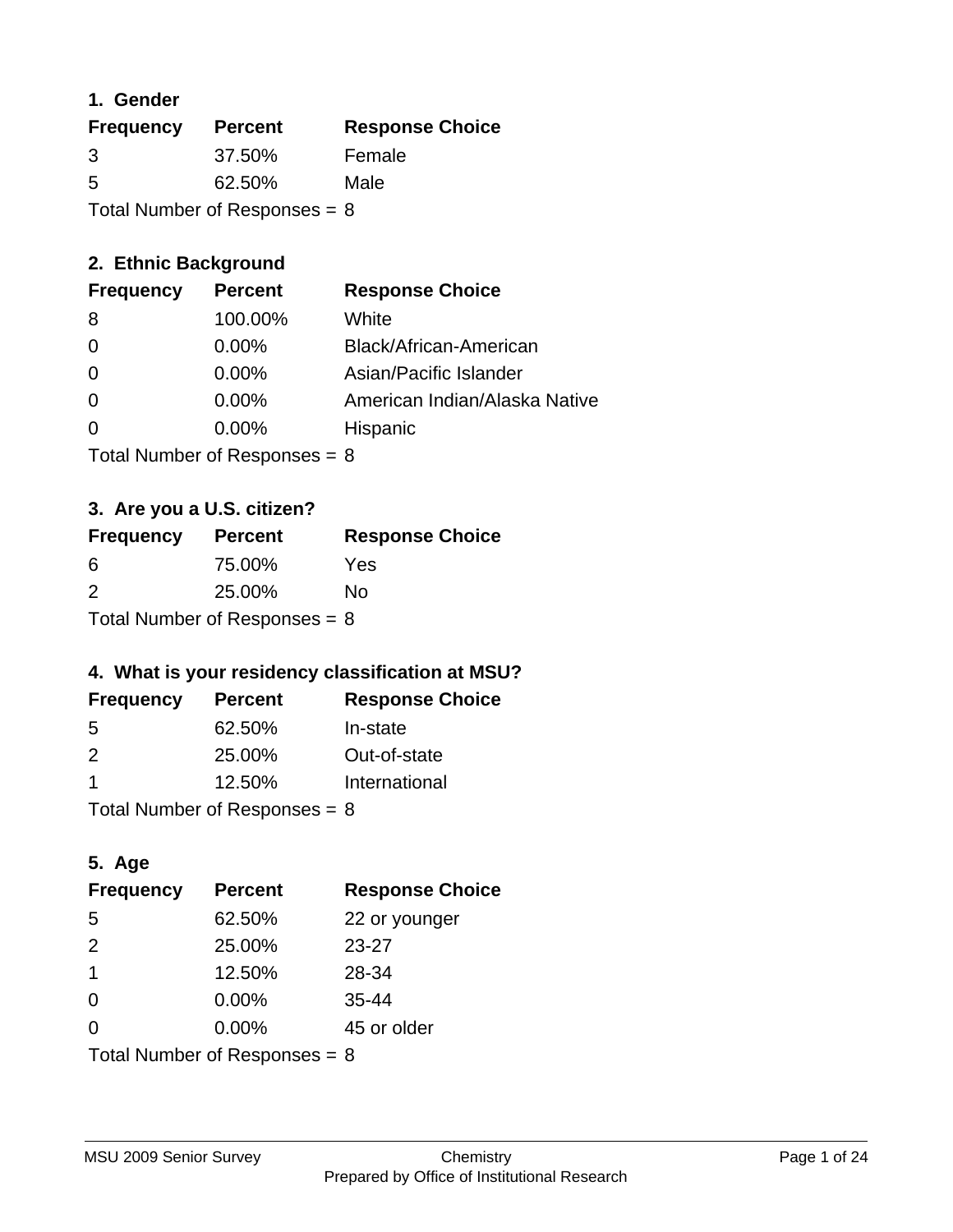**6. Has either of your parents received a bachelor's degree?**

| <b>Frequency</b> | <b>Percent</b>                  | <b>Response Choice</b> |
|------------------|---------------------------------|------------------------|
| 6                | 75.00%                          | Yes                    |
| $\mathcal{P}$    | 25.00%                          | No                     |
|                  | Total Number of Responses = $8$ |                        |

## **7. Has either of your parents received a degree from Murray State?**

| <b>Frequency</b> | <b>Percent</b> | <b>Response Choice</b> |
|------------------|----------------|------------------------|
| 4                | 50.00%         | Yes                    |

| 4 | 50.00% | No |
|---|--------|----|

Total Number of Responses = 8

# **8. What was your original entry status to MSU?**

| <b>Frequency</b> | <b>Percent</b>                  | <b>Response Choice</b>                           |
|------------------|---------------------------------|--------------------------------------------------|
| 5                | 71.43%                          | Freshman                                         |
| $\mathbf 1$      | 14.29%                          | Transfer from community college/technical school |
| $\overline{1}$   | 14.29%                          | Transfer from 4-yr institution                   |
|                  | Tatal Mussoling of Daniel and a |                                                  |

Total Number of Responses = 7

#### **9. If transfer student, how many credits were transferred?**

| <b>Frequency</b>          | <b>Percent</b> | <b>Response Choice</b> |
|---------------------------|----------------|------------------------|
| -0                        | $0.00\%$       | 12 or fewer            |
|                           | 50.00%         | $13 - 30$              |
| 1                         | 50.00%         | $31 - 60$              |
| $\Omega$                  | 0.00%          | Over <sub>60</sub>     |
| Total Number of DoEROR 0. |                |                        |

Total Number of Responses = 2

# **10. If transfer student, approximately what percent of your University Studies (general education) classes did you take at Murray State?**

| <b>Frequency</b>                | <b>Percent</b> | <b>Response Choice</b> |
|---------------------------------|----------------|------------------------|
| $\Omega$                        | $0.00\%$       | Under 25%              |
| $\Omega$                        | 0.00%          | 25-49%                 |
| 1                               | 50.00%         | 50-74%                 |
| 1                               | 50.00%         | 75-100%                |
| Total Number of Responses $= 2$ |                |                        |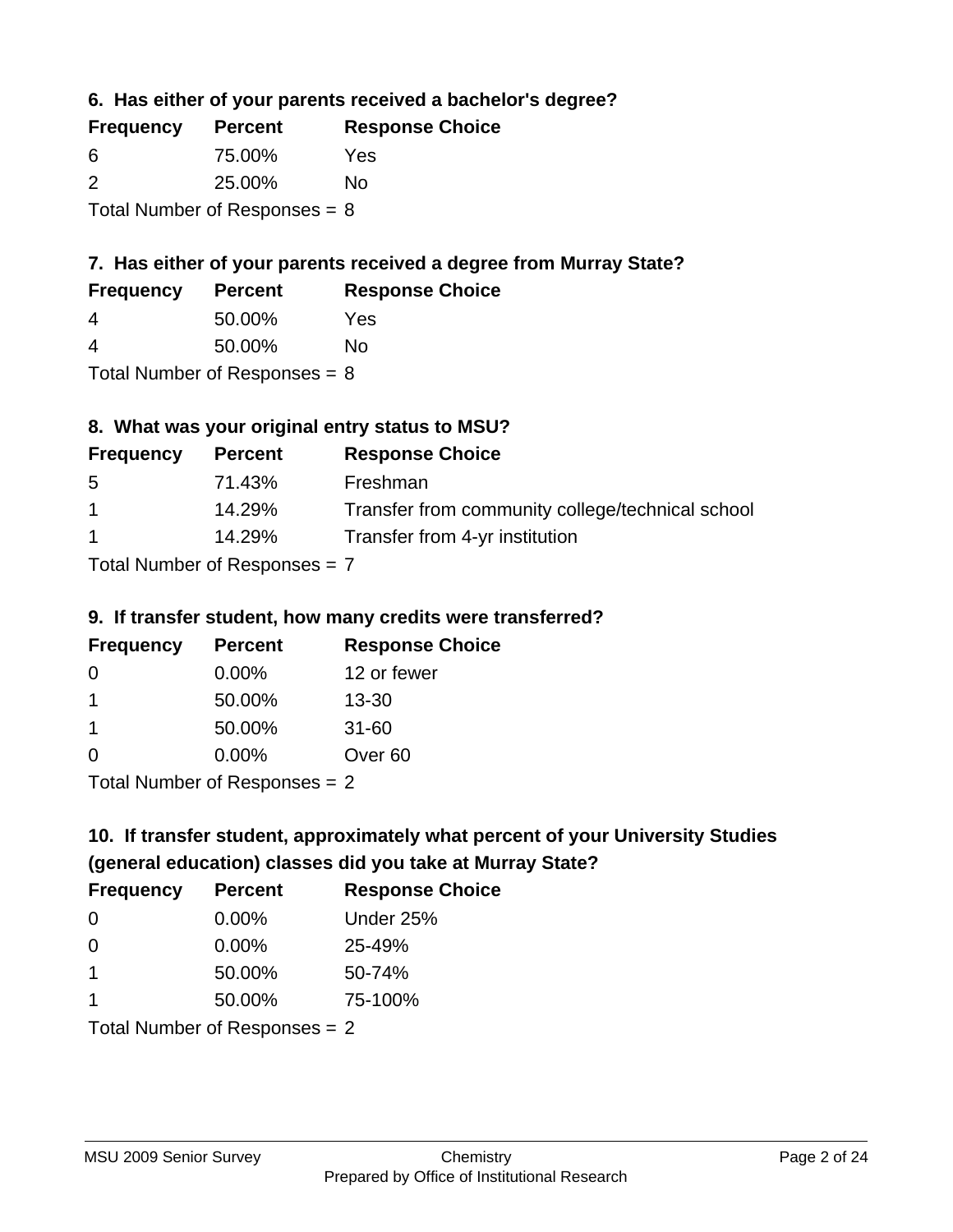#### **11. What has been your attendance status at MSU?**

| <b>Frequency</b>                | <b>Percent</b> | <b>Response Choice</b>     |
|---------------------------------|----------------|----------------------------|
| 8                               | 100.00%        | <b>Primarily full-time</b> |
| $\Omega$                        | $0.00\%$       | <b>Primarily part-time</b> |
| Total Number of Responses = $8$ |                |                            |

### **12. In which Residential College are you a member?**

| <b>Frequency</b> | <b>Percent</b> | <b>Response Choice</b>            |
|------------------|----------------|-----------------------------------|
| 0                | $0.00\%$       | Do not know                       |
| 0                | 0.00%          | <b>Clark College</b>              |
| 0                | 0.00%          | <b>Elizabeth College</b>          |
| 0                | $0.00\%$       | <b>Franklin-Springer Colleges</b> |
| 2                | 25.00%         | <b>Hart College</b>               |
| 3                | 37.50%         | <b>Hester College</b>             |
| 2                | 25.00%         | <b>Regents College</b>            |
|                  | 12.50%         | <b>Richmond College</b>           |
|                  | 0.00%          | <b>White College</b>              |
|                  |                |                                   |

Total Number of Responses = 8

## **13. Have you ever received any type of Financial Aid while at MSU? (Scholarships, grants, work-study, etc.)**

| <b>Frequency</b> | <b>Percent</b> | <b>Response Choice</b> |
|------------------|----------------|------------------------|
| 7                | 87.50%         | Yes                    |
| -1               | 12.50%         | No.                    |
|                  |                |                        |

Total Number of Responses = 8

### **14. What degree are you seeking at this time?**

| <b>Frequency</b> | <b>Percent</b>                  | <b>Response Choice</b> |
|------------------|---------------------------------|------------------------|
| $\Omega$         | $0.00\%$                        | Associate              |
| 8                | 100.00%                         | <b>Baccalaureate</b>   |
|                  | Total Number of Responses = $8$ |                        |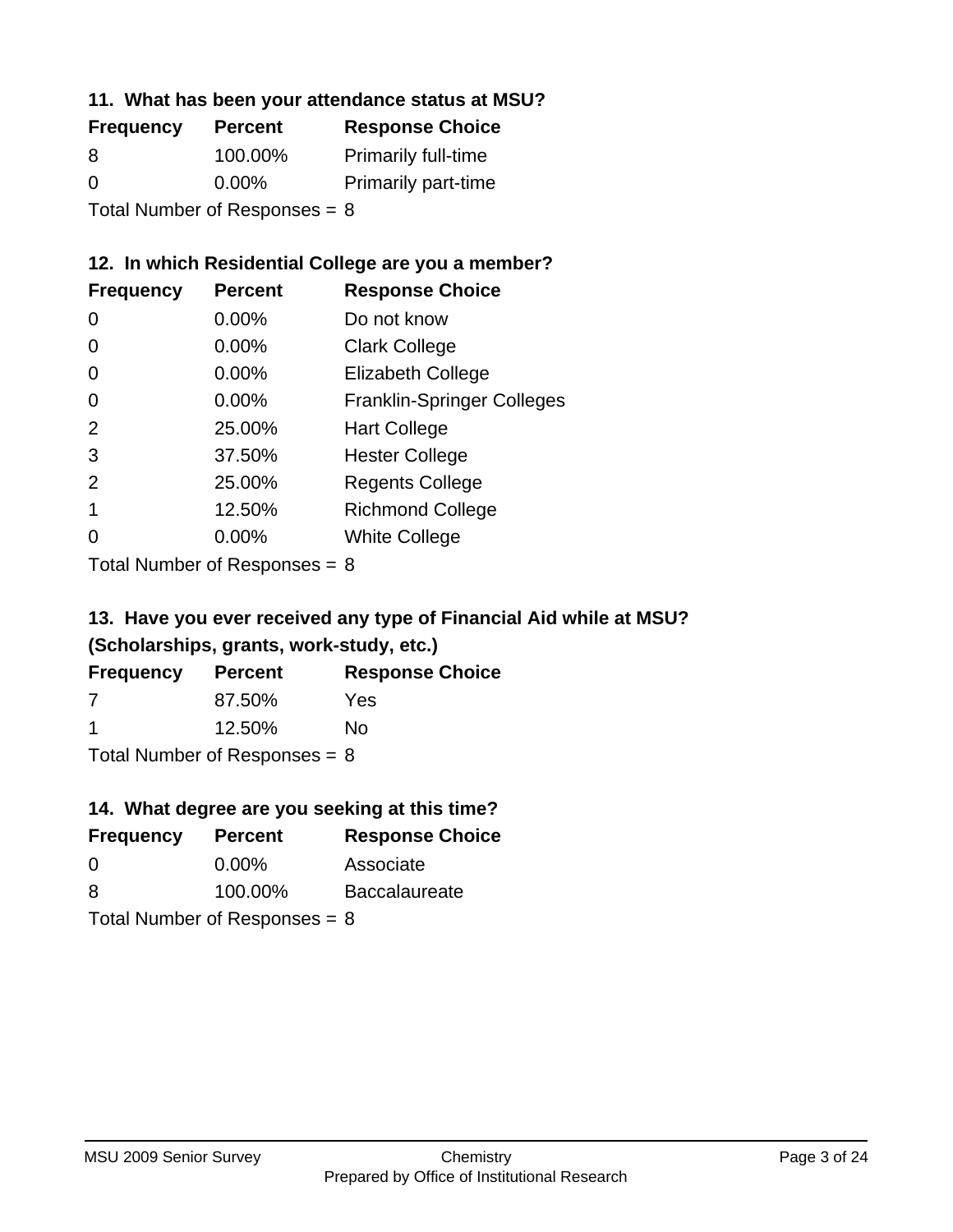**15. How many years will it take you to complete your degree from the point of your initial enrollment in college (including any time at a previous institution)?**

| <b>Frequency</b> | <b>Percent</b> | <b>Response Choice</b> |
|------------------|----------------|------------------------|
| $\Omega$         | 0.00%          | Two                    |
| $\Omega$         | 0.00%          | <b>Three</b>           |
| $\overline{4}$   | 50.00%         | Four                   |
| 2                | 25.00%         | Five                   |
| $\mathbf 1$      | 12.50%         | <b>Six</b>             |
|                  | 12.50%         | More than six          |
|                  |                |                        |

Total Number of Responses = 8

#### **16. In what range does your grade point average fall?**

| <b>Frequency</b> | <b>Percent</b> | <b>Response Choice</b> |
|------------------|----------------|------------------------|
| O                | $0.00\%$       | $2.00 - 2.50$          |
| 1                | 12.50%         | $2.51 - 3.00$          |
| -5               | 62.50%         | $3.01 - 3.50$          |
| $\mathcal{P}$    | 25.00%         | $3.51 - 4.00$          |
|                  |                |                        |

Total Number of Responses = 8

# **They are used to sort the data, and do not appear in this table Questions 17 and 18 relate to department and program information.**

#### **19. For what purpose did you enroll at MSU?**

| <b>Frequency</b>            | <b>Percent</b> | <b>Response Choice</b>                    |
|-----------------------------|----------------|-------------------------------------------|
| -0                          | $0.00\%$       | To receive an associate degree            |
| 8                           | 100.00%        | To receive a baccalaureate degree         |
| $\overline{0}$              | $0.00\%$       | To take a few job related courses         |
| $\overline{0}$              | 0.00%          | To transfer to another college/university |
| Total Number of Deepensee 0 |                |                                           |

Total Number of Responses = 8

# **20. What is the highest degree you eventually hope to receive?**

| <b>Frequency</b> | <b>Percent</b>            | <b>Response Choice</b> |
|------------------|---------------------------|------------------------|
| 0                | 0.00%                     | Associate              |
| 1                | 12.50%                    | <b>Baccalaureate</b>   |
| 3                | 37.50%                    | Graduate               |
| 4                | 50.00%                    | Professional           |
|                  | Total Number of Deepensee |                        |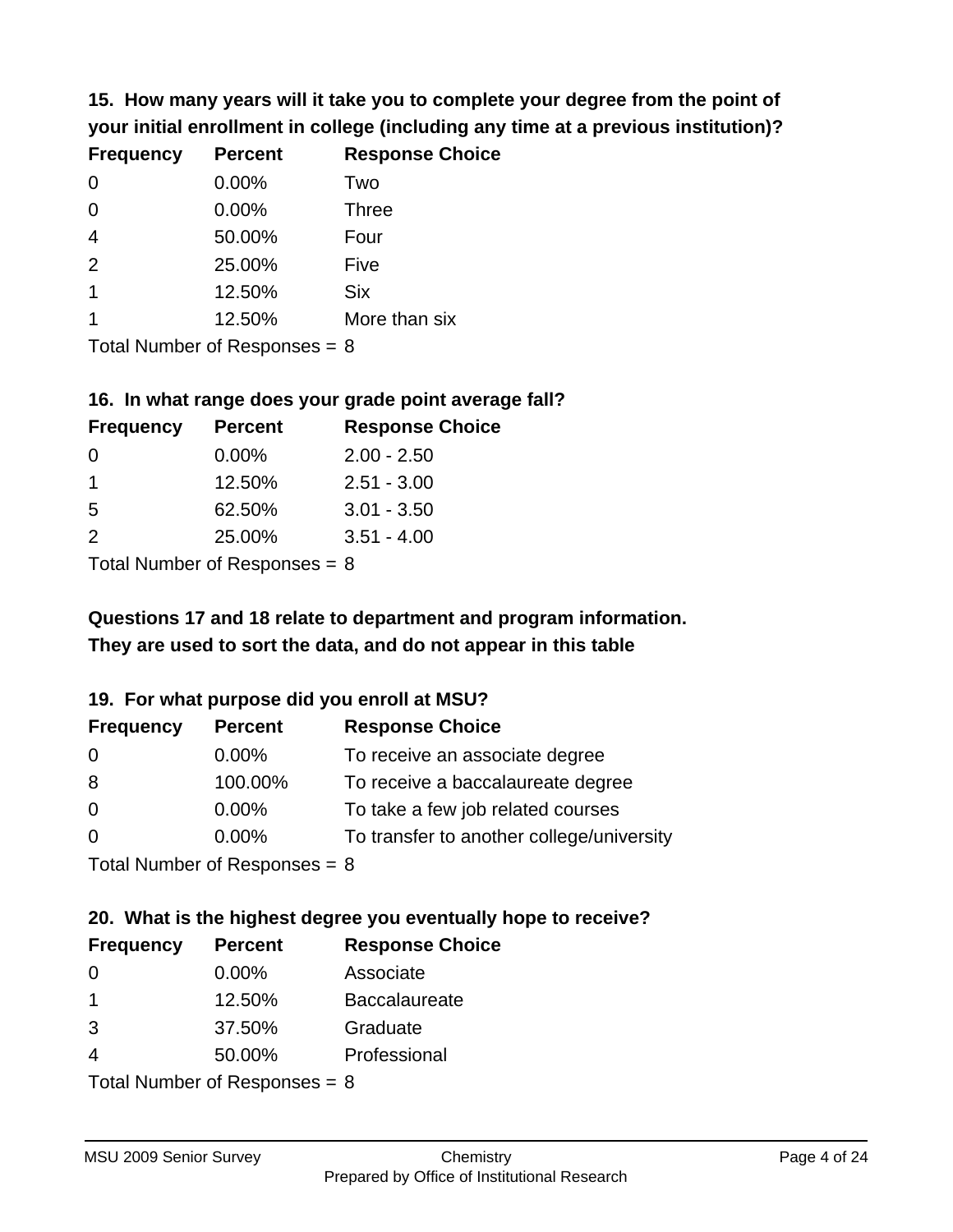#### **21. Which best describes your situation?**

| <b>Frequency</b> | <b>Percent</b> | <b>Response Choice</b>               |
|------------------|----------------|--------------------------------------|
| 3                | 37.50%         | Did not change major/area            |
| $\Omega$         | $0.00\%$       | Did not initially declare major/area |
| -5               | 62.50%         | Changed major/area                   |
|                  |                |                                      |

Total Number of Responses = 8

### **22. While school was in session during the past year, how many hours per week, on average, did you work for pay?**

| <b>Frequency</b> | <b>Percent</b> | <b>Response Choice</b> |
|------------------|----------------|------------------------|
| 2                | 25.00%         | Did not work           |
| $\mathbf 1$      | 12.50%         | Worked 1-10 hrs        |
| 4                | 50.00%         | Worked 11-20 hrs       |
| $\overline{1}$   | 12.50%         | Worked 21-30 hrs       |
| $\Omega$         | 0.00%          | Worked 31-40 hrs       |
| $\Omega$         | 0.00%          | Worked over 40 hrs     |
|                  |                |                        |

Total Number of Responses = 8

#### **23. For the most part, were classes offered at times convenient to you?**

| <b>Frequency</b>                | <b>Percent</b> | <b>Response Choice</b> |
|---------------------------------|----------------|------------------------|
| 8                               | 100.00%        | Yes                    |
| $\Omega$                        | $0.00\%$       | Nο                     |
| Total Number of Responses = $8$ |                |                        |

#### **24. If no, what time would you have preferred?**

| <b>Frequency</b> | <b>Percent</b>                  | <b>Response Choice</b> |
|------------------|---------------------------------|------------------------|
| $\Omega$         | $0.00\%$                        | Late afternoon         |
| $\Omega$         | 0.00%                           | Evening                |
| $\Omega$         | $0.00\%$                        | Weekend                |
| $\Omega$         | $0.00\%$                        | During the day         |
|                  | Total Number of Responses = $0$ |                        |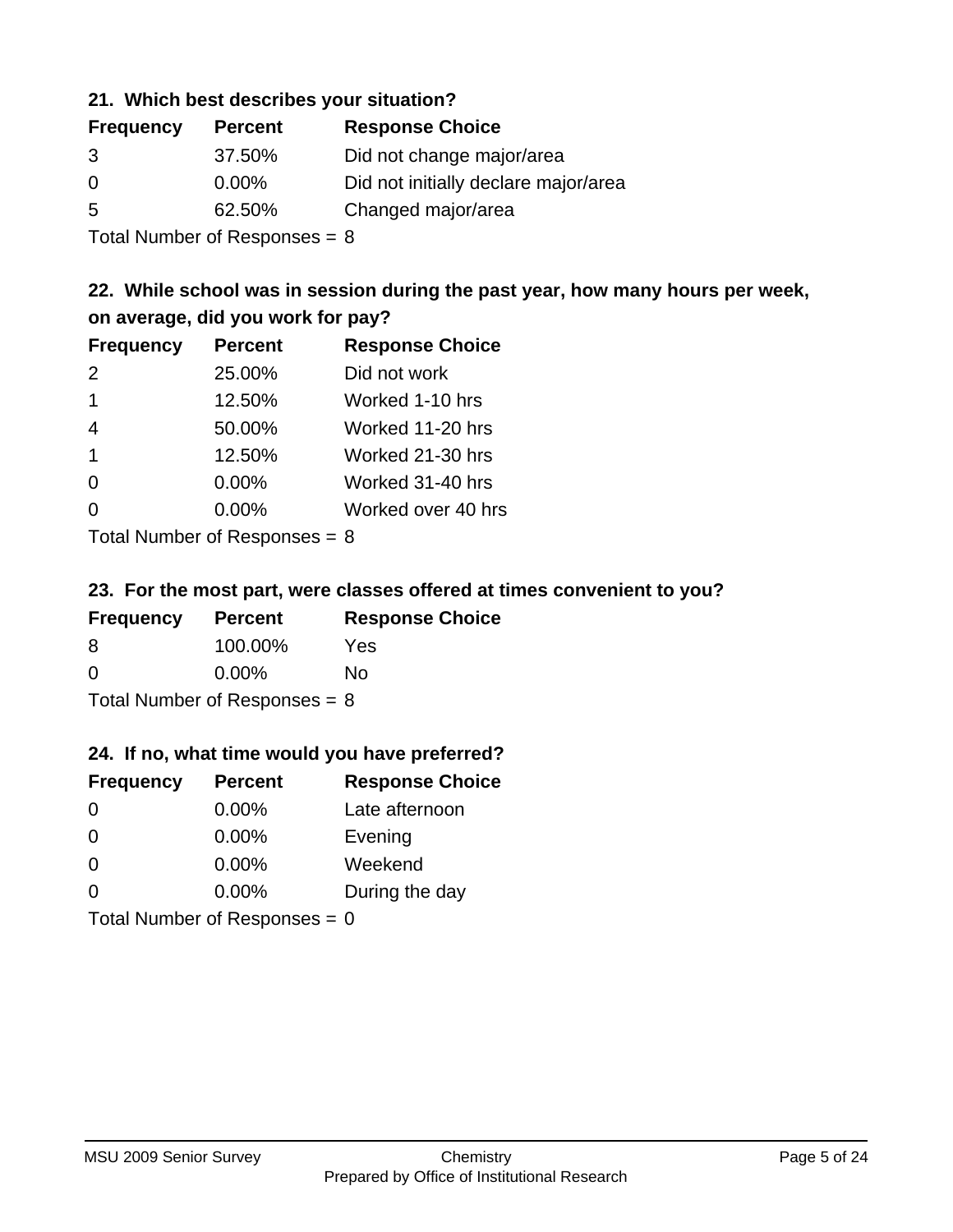#### **25. Which best describes the location where you completed the majority of your coursework?**

| <b>Frequency</b>            | <b>Percent</b> | <b>Response Choice</b> |
|-----------------------------|----------------|------------------------|
| 8                           | 100.00%        | Murray                 |
| 0                           | 0.00%          | Paducah                |
| $\overline{0}$              | 0.00%          | Ft. Campbell           |
| $\overline{0}$              | 0.00%          | Madisonville           |
| 0                           | 0.00%          | Hopkinsville           |
| 0                           | 0.00%          | Henderson              |
| 0                           | 0.00%          | On the Internet        |
| 0                           | 0.00%          | Other                  |
| Tetal Niumber of Desperance |                | ົ                      |

Total Number of Responses = 8

### **26. Did you take any online courses while at Murray State?**

| <b>Frequency</b>                | <b>Percent</b> | <b>Response Choice</b> |  |  |
|---------------------------------|----------------|------------------------|--|--|
|                                 | 12.50%         | Yes                    |  |  |
| -7                              | 87.50%         | Nο                     |  |  |
| Total Number of Responses $= 8$ |                |                        |  |  |

# **27. Did it take you an extra semester or more to complete degree requirements at Murray State?**

| <b>Frequency</b>                | <b>Percent</b> | <b>Response Choice</b> |  |  |
|---------------------------------|----------------|------------------------|--|--|
| 6                               | 75.00%         | Yes                    |  |  |
| $\mathcal{P}$                   | 25.00%         | No                     |  |  |
| Total Number of Responses = $8$ |                |                        |  |  |

### **28. If yes, why did it take you an extra semester or more?**

| <b>Frequency</b> | <b>Percent</b>                  | <b>Response Choice</b>                                       |
|------------------|---------------------------------|--------------------------------------------------------------|
| $\mathbf{1}$     | 16.67%                          | Work obligation limited my enrollment.                       |
| $\overline{0}$   | $0.00\%$                        | Family obligations limited my enrollment.                    |
| $\mathbf 0$      | $0.00\%$                        | Tuition and other costs of attendance limited my enrollment. |
| 2                | 33.33%                          | A decision to change majors added to my requirements.        |
| $\mathbf{1}$     | 16.67%                          | A required course or courses were not offered.               |
| $\mathbf 0$      | $0.00\%$                        | Credits were lost transferring to Murray State.              |
| 2                | 33.33%                          | Other                                                        |
|                  | Total Number of Responses $-$ 6 |                                                              |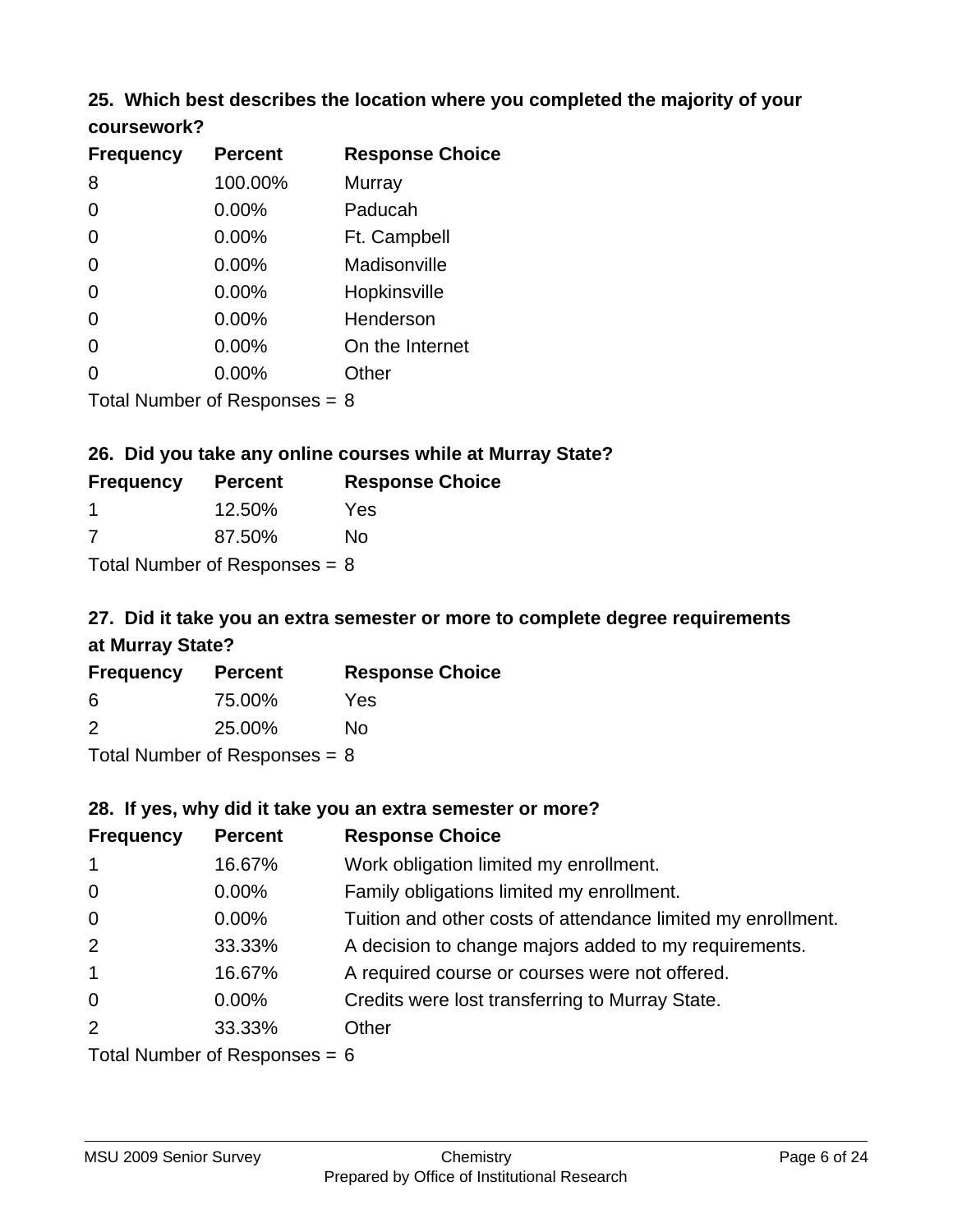### **29. Did you have trouble getting any course(s) you needed while at Murray State?**

| <b>Frequency</b>                | <b>Percent</b> | <b>Response Choice</b> |  |  |
|---------------------------------|----------------|------------------------|--|--|
|                                 | 12.50%         | Yes                    |  |  |
| -7                              | 87.50%         | No.                    |  |  |
| Total Number of Responses = $8$ |                |                        |  |  |

### **30. If yes, why did you have trouble getting the course?**

| <b>Frequency</b> | <b>Percent</b> | <b>Response Choice</b>                                |
|------------------|----------------|-------------------------------------------------------|
| $\overline{0}$   | $0.00\%$       | Not offered the semester I needed it.                 |
| $\overline{0}$   | $0.00\%$       | Not offered at hours convenient to my work schedule.  |
| $\overline{1}$   | 100.00%        | Not offered at hours suitable for my school schedule. |
| $\overline{0}$   | $0.00\%$       | All course sections were closed.                      |
| $\overline{0}$   | $0.00\%$       | I was unaware of the prerequisites for the course.    |
|                  |                |                                                       |

Total Number of Responses = 1

### **31. Which statement best describes your experience with off-campus coop/internship?**

| <b>Frequency</b> | <b>Percent</b> | <b>Response Choice</b>             |
|------------------|----------------|------------------------------------|
| 5                | 62.50%         | Cannot judge, I did not have one.  |
| 3                | 37.50%         | My experience was very valuable.   |
| $\Omega$         | $0.00\%$       | My experience was valuable.        |
| $\Omega$         | $0.00\%$       | My experience was of little value. |
| $\Omega$         | 0.00%          | My experience was of no value.     |
|                  |                |                                    |

Total Number of Responses = 8

# **32. Which statement best describes your experience with on-campus faculty-directed research, scholarly, or creative project?**

| <b>Frequency</b> | <b>Percent</b>             | <b>Response Choice</b>             |
|------------------|----------------------------|------------------------------------|
| 2                | 25.00%                     | Cannot judge; I did not have one.  |
| 3                | 37.50%                     | My experience was very valuable.   |
| 3                | 37.50%                     | My experience was valuable.        |
| $\Omega$         | $0.00\%$                   | My experience was of little value. |
| $\Omega$         | 0.00%                      | My experience was of no value.     |
|                  | Tatal Number of Desperance |                                    |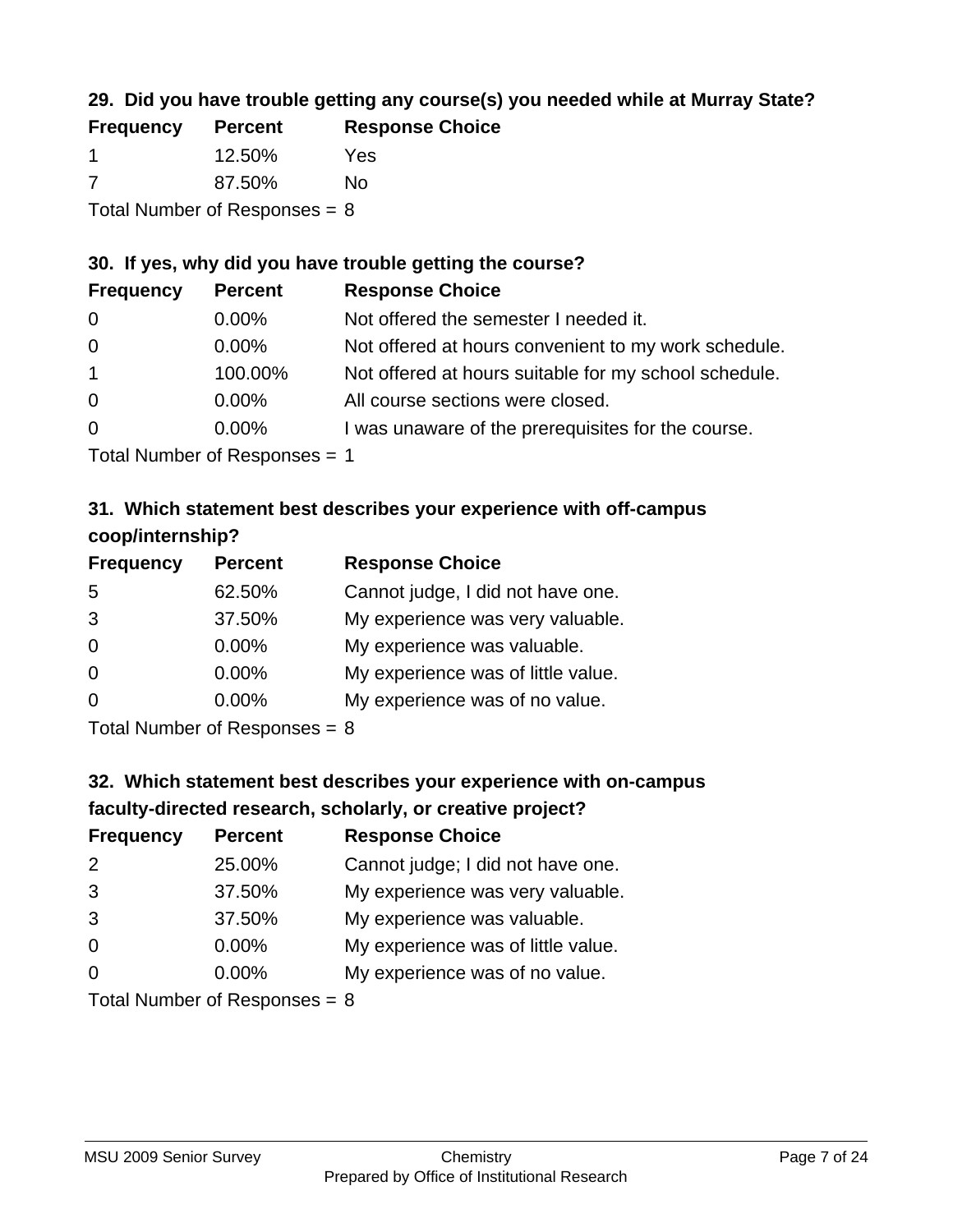#### **33. Which statement best describes your experience with academic advising in your major/area?**

| $\cdots$ your mapping out. |                |                                                       |
|----------------------------|----------------|-------------------------------------------------------|
| <b>Frequency</b>           | <b>Percent</b> | <b>Response Choice</b>                                |
| 0                          | $0.00\%$       | Cannot judge; I did not make use of the opportunity.  |
| $5\overline{)}$            | 62.50%         | I was satisfied with information my adviser provided. |
| 3                          | 37.50%         | Advice was inaccurate, incomplete, or misleading.     |
| $\overline{0}$             | $0.00\%$       | My adviser was not available.                         |
|                            |                |                                                       |

Total Number of Responses = 8

### **For questions 34-48, indicate the extent to which you were satisfied.**

| 34. Class size relative to type of course |  |  |  |  |  |  |  |  |
|-------------------------------------------|--|--|--|--|--|--|--|--|
|-------------------------------------------|--|--|--|--|--|--|--|--|

| <b>Frequency</b>              | <b>Percent</b> | <b>Response Choice</b> |  |  |
|-------------------------------|----------------|------------------------|--|--|
| -5                            | 62.50%         | Very satisfied         |  |  |
| 3                             | 37.50%         | Satisfied              |  |  |
| $\Omega$                      | $0.00\%$       | <b>Dissatisfied</b>    |  |  |
| $\Omega$                      | $0.00\%$       | Very dissatisfied      |  |  |
| $Total Number of Denance = 9$ |                |                        |  |  |

Total Number of Responses = 8

#### **35. Out-of-class availability of faculty**

| <b>Frequency</b> | <b>Percent</b>            | <b>Response Choice</b> |
|------------------|---------------------------|------------------------|
| $\mathcal{P}$    | 25.00%                    | Very satisfied         |
| 6                | 75.00%                    | Satisfied              |
| $\Omega$         | $0.00\%$                  | <b>Dissatisfied</b>    |
| $\Omega$         | $0.00\%$                  | Very dissatisfied      |
|                  | Total Number of Deepensee |                        |

Total Number of Responses = 8

## **36. Effectiveness of your high school preparation for college work**

| <b>Frequency</b>              | <b>Percent</b> | <b>Response Choice</b> |  |  |
|-------------------------------|----------------|------------------------|--|--|
| 3                             | 37.50%         | Very satisfied         |  |  |
| 4                             | 50.00%         | Satisfied              |  |  |
| -1                            | 12.50%         | <b>Dissatisfied</b>    |  |  |
| $\Omega$                      | 0.00%          | Very dissatisfied      |  |  |
| $Total Number of Denonce - Q$ |                |                        |  |  |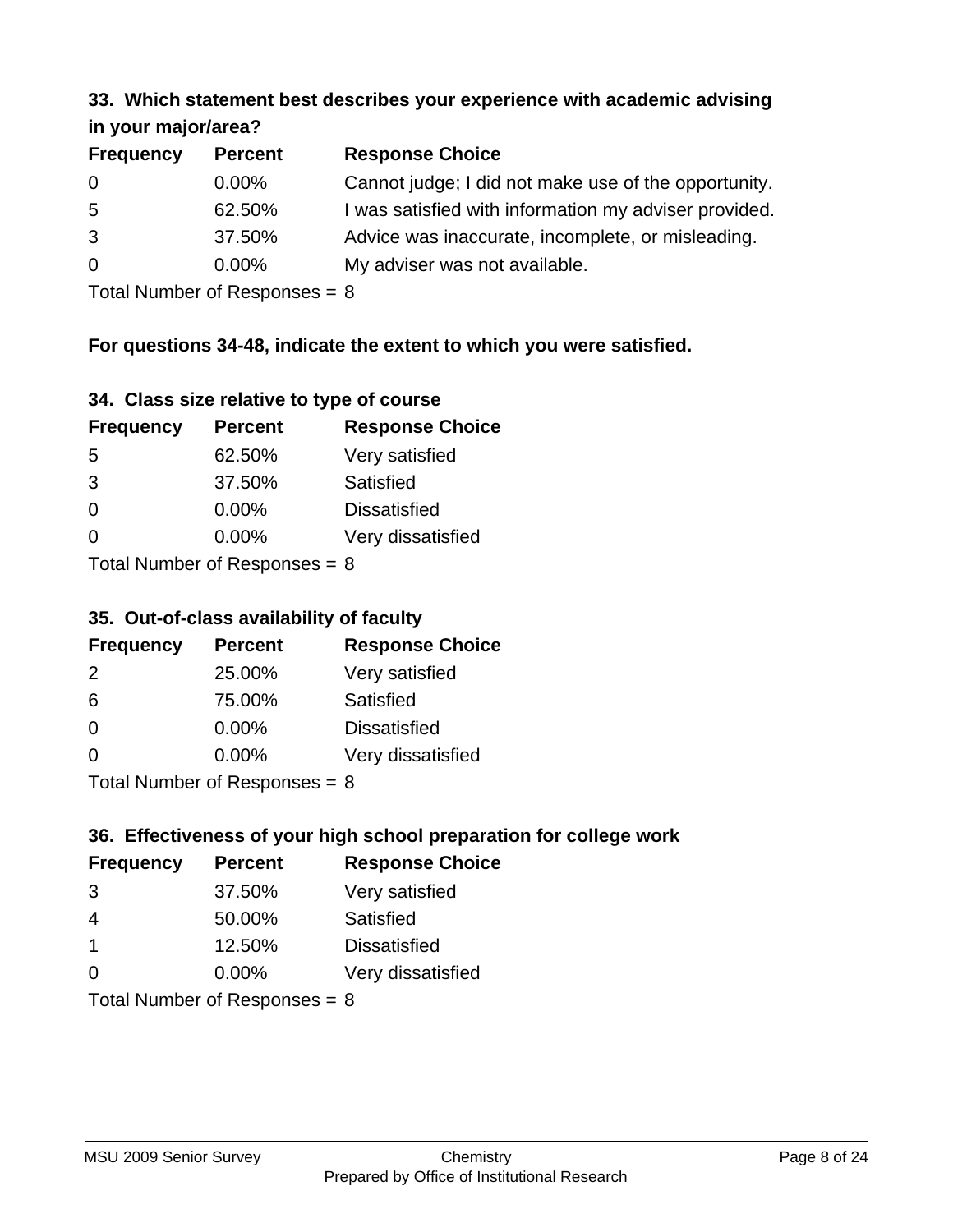### **37. Fairness of faculty in their treatment of individual students**

| <b>Frequency</b> | <b>Percent</b> | <b>Response Choice</b> |
|------------------|----------------|------------------------|
| $\mathcal{P}$    | 25.00%         | Very satisfied         |
| .5               | 62.50%         | Satisfied              |
|                  | 12.50%         | <b>Dissatisfied</b>    |
| $\Omega$         | $0.00\%$       | Very dissatisfied      |
|                  |                |                        |

Total Number of Responses = 8

#### **38. Overall quality of instruction at Murray State**

| <b>Frequency</b> | <b>Percent</b> | <b>Response Choice</b> |
|------------------|----------------|------------------------|
| $\mathcal{P}$    | 25.00%         | Very satisfied         |
| 6                | 75.00%         | Satisfied              |
| $\Omega$         | 0.00%          | <b>Dissatisfied</b>    |
| ∩                | 0.00%          | Very dissatisfied      |
|                  |                |                        |

Total Number of Responses  $= 8$ 

### **39. Quality of instruction in University Studies (General Education) courses**

| <b>Frequency</b> | <b>Percent</b>             | <b>Response Choice</b> |
|------------------|----------------------------|------------------------|
| 2                | 25.00%                     | Very satisfied         |
| 5                | 62.50%                     | Satisfied              |
| -1               | 12.50%                     | <b>Dissatisfied</b>    |
| $\Omega$         | 0.00%                      | Very dissatisfied      |
|                  | Tatal Manakan af Dagmanage |                        |

Total Number of Responses = 8

#### **40. Quality of instruction in your major**

| <b>Frequency</b> | <b>Percent</b>            | <b>Response Choice</b> |
|------------------|---------------------------|------------------------|
| 5                | 62.50%                    | Very satisfied         |
| 3                | 37.50%                    | Satisfied              |
| $\Omega$         | 0.00%                     | <b>Dissatisfied</b>    |
| $\Omega$         | 0.00%                     | Very dissatisfied      |
|                  | Total Number of Deepersee |                        |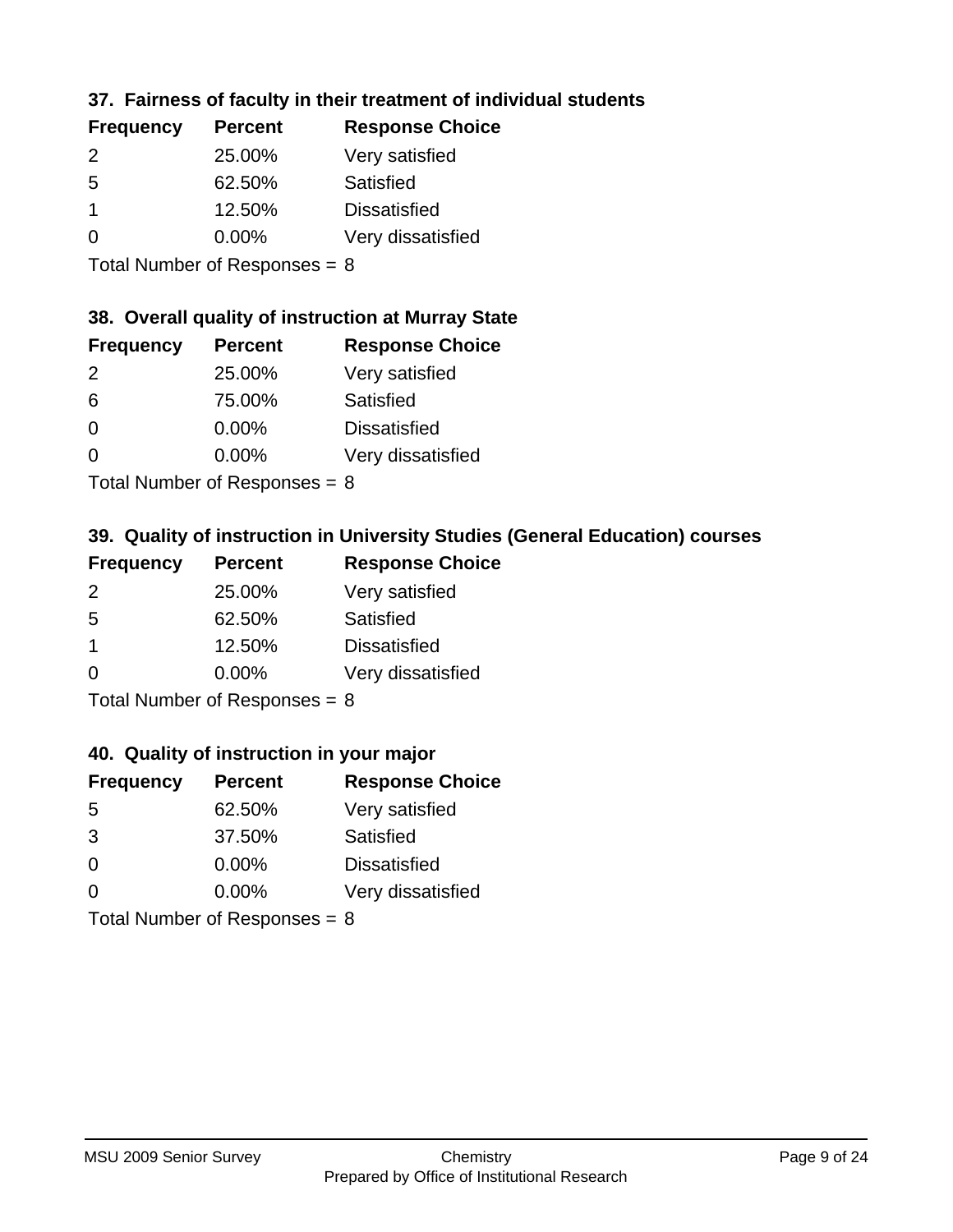### **41. Clarity of program objectives in your major**

| <b>Frequency</b> | <b>Percent</b> | <b>Response Choice</b> |
|------------------|----------------|------------------------|
| 3                | 37.50%         | Very satisfied         |
| 4                | 50.00%         | Satisfied              |
|                  | 12.50%         | <b>Dissatisfied</b>    |
| ∩                | $0.00\%$       | Very dissatisfied      |
|                  |                |                        |

Total Number of Responses = 8

#### **42. Intellectual challenge of the academic program**

| <b>Frequency</b> | <b>Percent</b> | <b>Response Choice</b> |
|------------------|----------------|------------------------|
| $\mathcal{P}$    | 25.00%         | Very satisfied         |
| 6                | 75.00%         | Satisfied              |
| $\Omega$         | 0.00%          | <b>Dissatisfied</b>    |
| ∩                | 0.00%          | Very dissatisfied      |
|                  |                |                        |

Total Number of Responses = 8

## **43. Encouragement and information from your major department for employment after graduation**

| <b>Frequency</b> | <b>Percent</b> | <b>Response Choice</b> |
|------------------|----------------|------------------------|
| 1                | 12.50%         | Very satisfied         |
| 2                | 25.00%         | Satisfied              |
| 5                | 62.50%         | <b>Dissatisfied</b>    |
| $\Omega$         | 0.00%          | Very dissatisfied      |
|                  |                |                        |

Total Number of Responses = 8

### **44. Availability of opportunities to engage in a faculty-mentored research,**

### **scholarly, or creative project in your area of study/interest**

| <b>Frequency</b> | <b>Percent</b> | <b>Response Choice</b> |
|------------------|----------------|------------------------|
| 3                | 37.50%         | Very satisfied         |
| 4                | 50.00%         | Satisfied              |
| $\overline{1}$   | 12.50%         | <b>Dissatisfied</b>    |
| $\Omega$         | 0.00%          | Very dissatisfied      |
|                  |                |                        |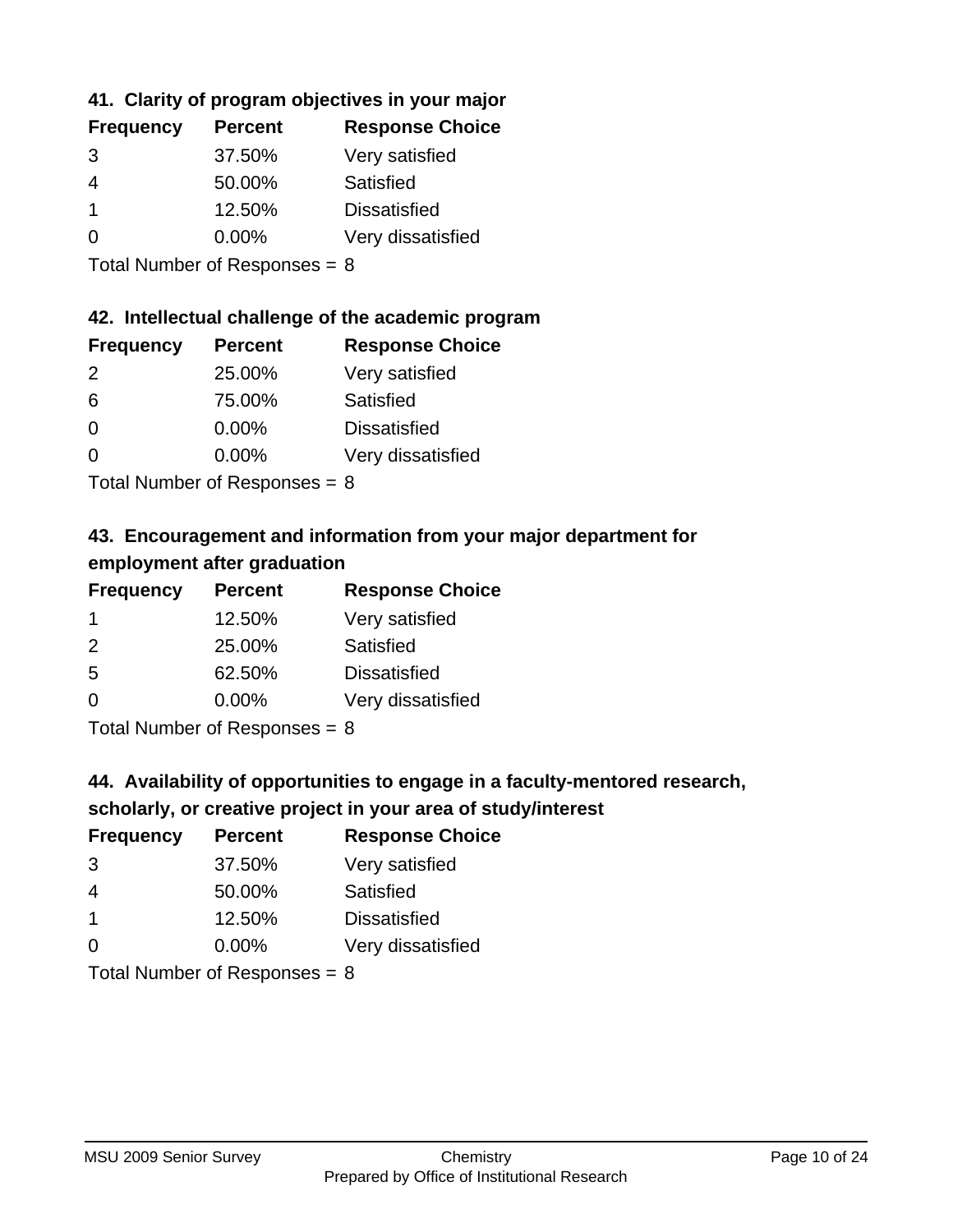#### **45. Library hours**

| <b>Frequency</b> | <b>Percent</b> | <b>Response Choice</b> |
|------------------|----------------|------------------------|
| $\mathcal{P}$    | 25.00%         | Very satisfied         |
| 6                | 75.00%         | Satisfied              |
| $\Omega$         | 0.00%          | <b>Dissatisfied</b>    |
| $\Omega$         | 0.00%          | Very dissatisfied      |
|                  |                |                        |

Total Number of Responses  $= 8$ 

### **46. Effectiveness of library personnel in meeting your information needs**

| <b>Frequency</b> | <b>Percent</b> | <b>Response Choice</b> |
|------------------|----------------|------------------------|
| $\mathcal{P}$    | 25.00%         | Very satisfied         |
| 6                | 75.00%         | Satisfied              |
| $\Omega$         | 0.00%          | <b>Dissatisfied</b>    |
| O                | $0.00\%$       | Very dissatisfied      |
|                  |                |                        |

Total Number of Responses = 8

### **47. Access to library resources on hand**

| <b>Frequency</b> | <b>Percent</b>            | <b>Response Choice</b> |
|------------------|---------------------------|------------------------|
|                  | 12.50%                    | Very satisfied         |
| 6                | 75.00%                    | Satisfied              |
| -1               | 12.50%                    | <b>Dissatisfied</b>    |
| ∩                | 0.00%                     | Very dissatisfied      |
|                  | Total Number of Deepensee |                        |

Total Number of Responses = 8

#### **48. Electronic access to library resources**

| <b>Frequency</b>                | <b>Percent</b> | <b>Response Choice</b> |
|---------------------------------|----------------|------------------------|
| 1                               | 12.50%         | Very satisfied         |
| 6                               | 75.00%         | Satisfied              |
| -1                              | 12.50%         | <b>Dissatisfied</b>    |
| $\Omega$                        | $0.00\%$       | Very dissatisfied      |
| Total Number of Responses = $8$ |                |                        |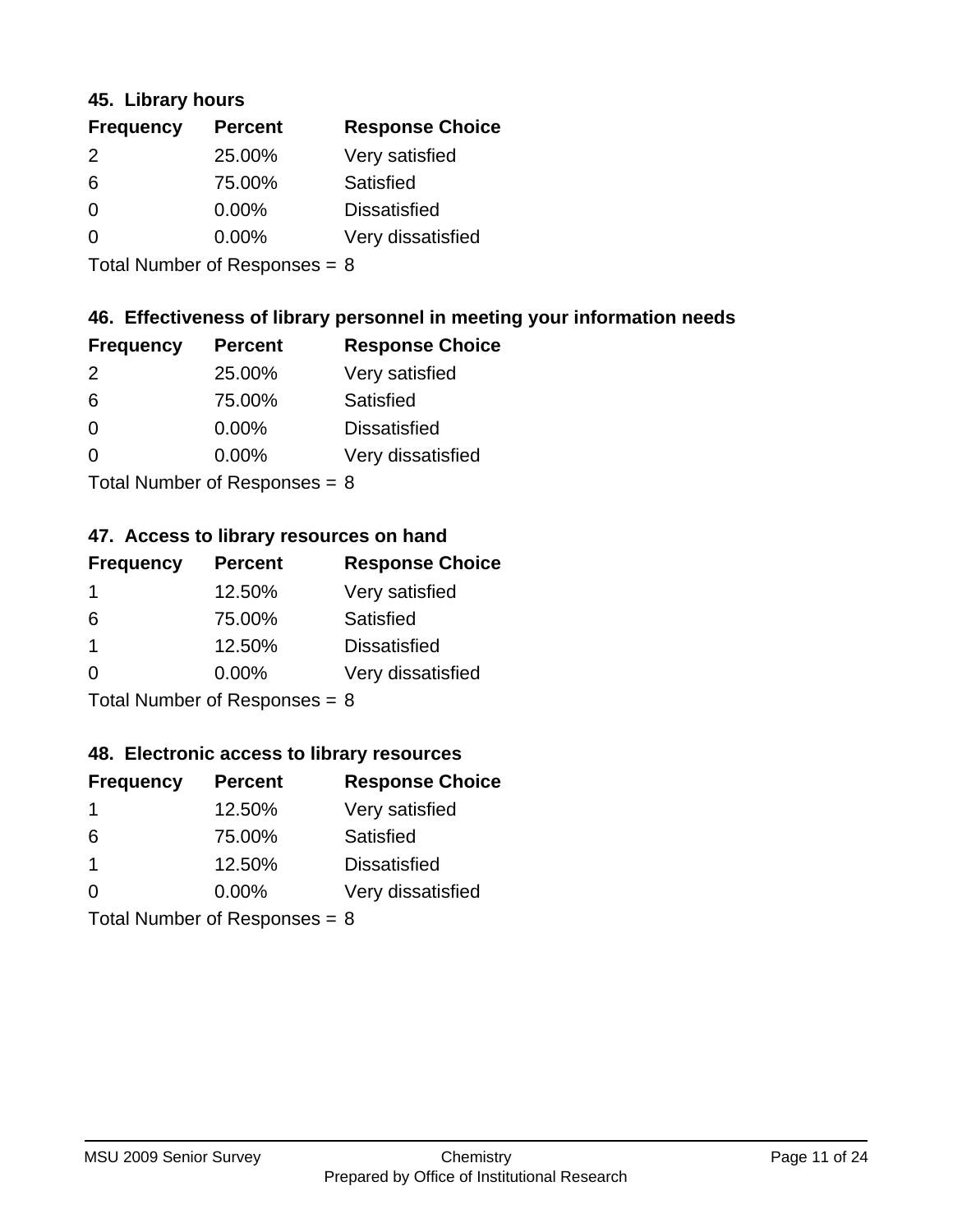**was in helping you achieve these goals. For questions 49-55, please indicate how effective University Studies at MSU** 

### **49. Writing Skills**

| <b>Frequency</b>                | <b>Percent</b> | <b>Response Choice</b> |
|---------------------------------|----------------|------------------------|
| $\mathcal{P}$                   | 25.00%         | Very effective         |
| 5                               | 62.50%         | Effective              |
| $\mathbf 1$                     | 12.50%         | Ineffective            |
| $\Omega$                        | $0.00\%$       | Very ineffective       |
| Total Number of Responses = $8$ |                |                        |

**50. Speaking Skills**

| <b>Frequency</b> | <b>Percent</b>            | <b>Response Choice</b> |
|------------------|---------------------------|------------------------|
| 3                | 37.50%                    | Very effective         |
| 4                | 50.00%                    | Effective              |
| $\mathbf 1$      | 12.50%                    | Ineffective            |
| $\Omega$         | 0.00%                     | Very ineffective       |
|                  | Total Number of Desponses |                        |

Total Number of Responses = 8

#### **51. Critical Thinking Skills**

| <b>Frequency</b> | <b>Percent</b>            | <b>Response Choice</b> |
|------------------|---------------------------|------------------------|
| 3                | 37.50%                    | Very effective         |
| 4                | 50.00%                    | Effective              |
| -1               | 12.50%                    | Ineffective            |
| $\Omega$         | 0.00%                     | Very ineffective       |
|                  | Total Number of Deepensee |                        |

Total Number of Responses = 8

### **52. Computer Technology**

| <b>Frequency</b>                | <b>Percent</b> | <b>Response Choice</b> |
|---------------------------------|----------------|------------------------|
| 3                               | 37.50%         | Very effective         |
| 5                               | 62.50%         | Effective              |
| $\Omega$                        | $0.00\%$       | Ineffective            |
| $\Omega$                        | 0.00%          | Very ineffective       |
| Total Number of Responses = $8$ |                |                        |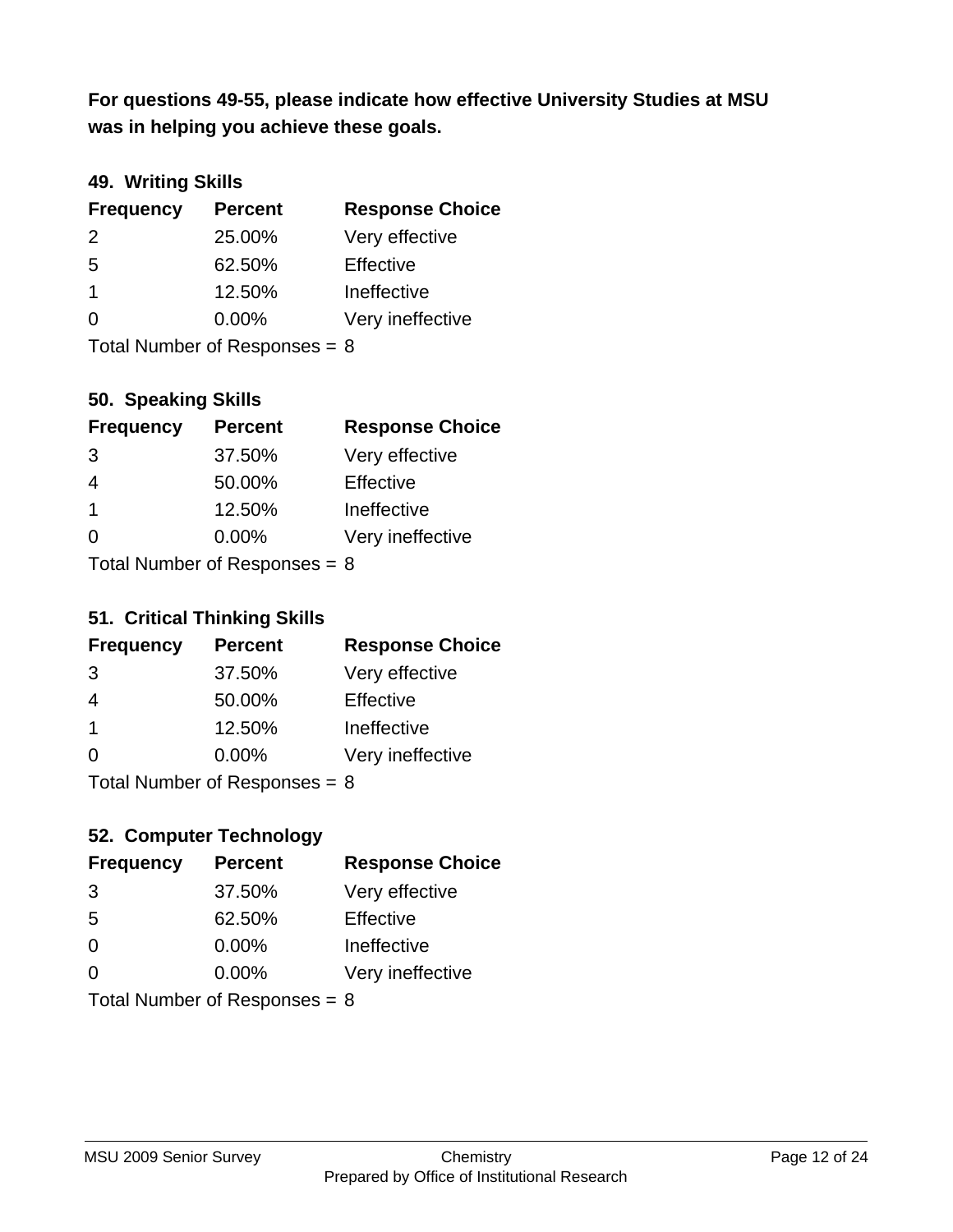### **53. General Knowledge in the liberal arts and sciences**

| <b>Frequency</b> | <b>Percent</b> | <b>Response Choice</b> |
|------------------|----------------|------------------------|
| 3                | 37.50%         | Very effective         |
| 4                | 50.00%         | Effective              |
|                  | 12.50%         | Ineffective            |
| $\Omega$         | $0.00\%$       | Very ineffective       |
|                  |                |                        |

Total Number of Responses = 8

#### **54. International Perspectives**

| <b>Frequency</b> | <b>Percent</b> | <b>Response Choice</b> |
|------------------|----------------|------------------------|
| $\mathcal{P}$    | 25.00%         | Very effective         |
| 3                | 37.50%         | Effective              |
| 3                | 37.50%         | Ineffective            |
| 0                | 0.00%          | Very ineffective       |
|                  |                |                        |

Total Number of Responses  $= 8$ 

### **55. Stimulation of interest in areas outside your chosen field of study**

| <b>Frequency</b> | <b>Percent</b>            | <b>Response Choice</b> |
|------------------|---------------------------|------------------------|
| 3                | 37.50%                    | Very effective         |
| .5               | 62.50%                    | Effective              |
| $\Omega$         | 0.00%                     | Ineffective            |
| $\Omega$         | 0.00%                     | Very ineffective       |
|                  | Total Number of Deepensee |                        |

Total Number of Responses = 8

# **For questions 56-83, please indicate how satisfactorily the following met your needs**

#### **56. African-American Student Services**

| <b>Frequency</b>                | <b>Percent</b> | <b>Response Choice</b> |
|---------------------------------|----------------|------------------------|
| 8                               | 100.00%        | Did not use            |
| $\Omega$                        | 0.00%          | Very satisfied         |
| $\Omega$                        | 0.00%          | Satisfied              |
| $\Omega$                        | $0.00\%$       | <b>Dissatisfied</b>    |
| $\Omega$                        | 0.00%          | Very dissatisfied      |
| Total Number of Responses = $8$ |                |                        |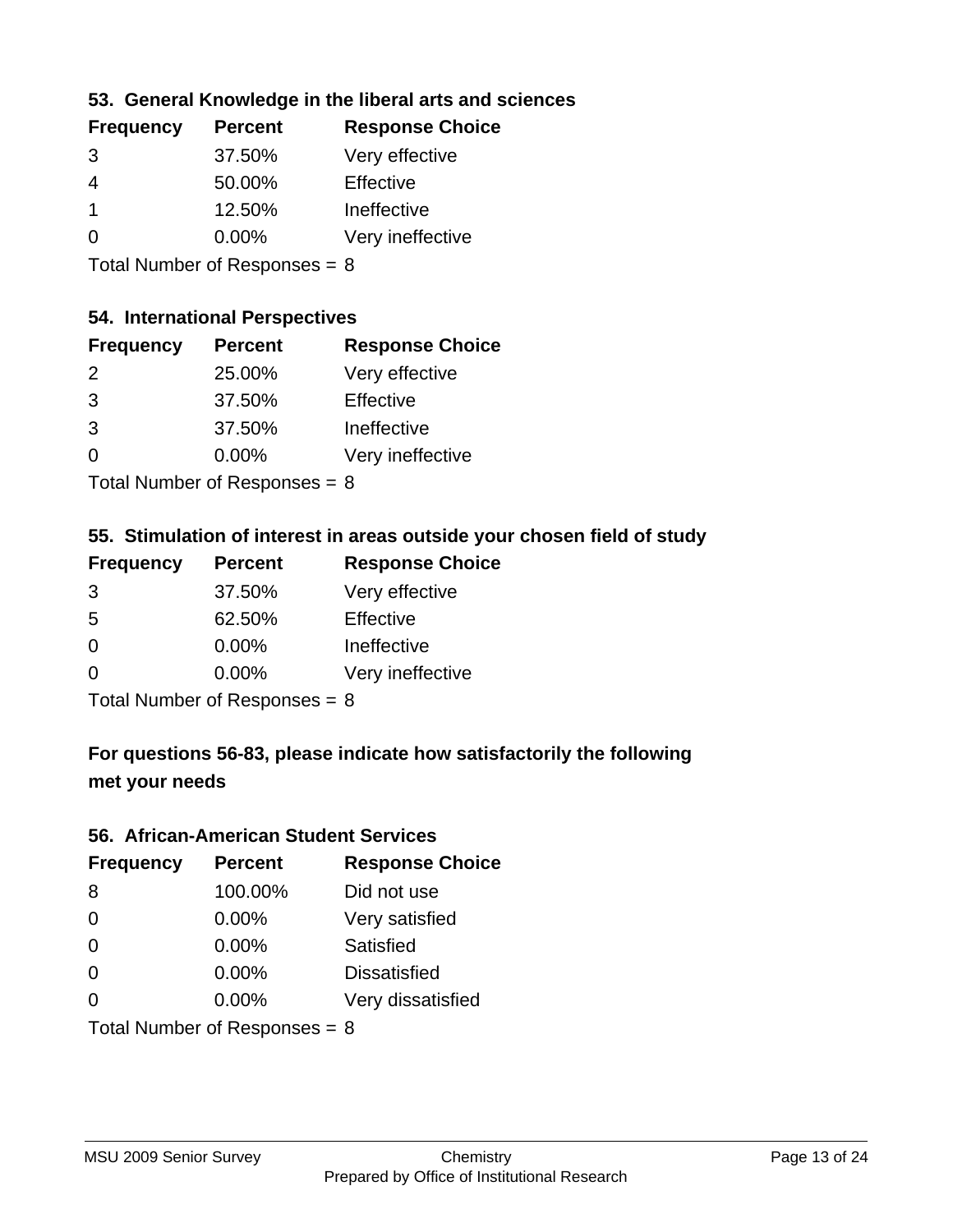#### **57. Career Services Office**

| <b>Frequency</b> | <b>Percent</b> | <b>Response Choice</b> |
|------------------|----------------|------------------------|
|                  | 50.00%         | Did not use            |
|                  | 12.50%         | Very satisfied         |
| $\mathcal{P}$    | 25.00%         | Satisfied              |
|                  | 0.00%          | <b>Dissatisfied</b>    |
|                  | 12.50%         | Very dissatisfied      |
|                  |                |                        |

Total Number of Responses = 8

#### **58. Counseling and Testing Center**

| <b>Frequency</b>          | <b>Percent</b> | <b>Response Choice</b> |
|---------------------------|----------------|------------------------|
| 6                         | 75.00%         | Did not use            |
| 1                         | 12.50%         | Very satisfied         |
| 1                         | 12.50%         | Satisfied              |
| ∩                         | 0.00%          | <b>Dissatisfied</b>    |
| ∩                         | 0.00%          | Very dissatisfied      |
| Total Number of Desponses |                |                        |

Total Number of Responses = 8

#### **59. Cultural programming and activities**

| <b>Frequency</b>                | <b>Percent</b> | <b>Response Choice</b> |
|---------------------------------|----------------|------------------------|
| 6                               | 75.00%         | Did not use            |
| -1                              | 12.50%         | Very satisfied         |
| -1                              | 12.50%         | Satisfied              |
| $\Omega$                        | $0.00\%$       | <b>Dissatisfied</b>    |
| $\Omega$                        | $0.00\%$       | Very dissatisfied      |
| Total Number of Responses = $8$ |                |                        |

#### **60. E-study courses**

| <b>Frequency</b>                | <b>Percent</b> | <b>Response Choice</b> |
|---------------------------------|----------------|------------------------|
| 4                               | 50.00%         | Did not use            |
| 2                               | 25.00%         | Very satisfied         |
| 2                               | 25.00%         | Satisfied              |
| $\Omega$                        | 0.00%          | <b>Dissatisfied</b>    |
| ∩                               | $0.00\%$       | Very dissatisfied      |
| Total Number of Responses = $8$ |                |                        |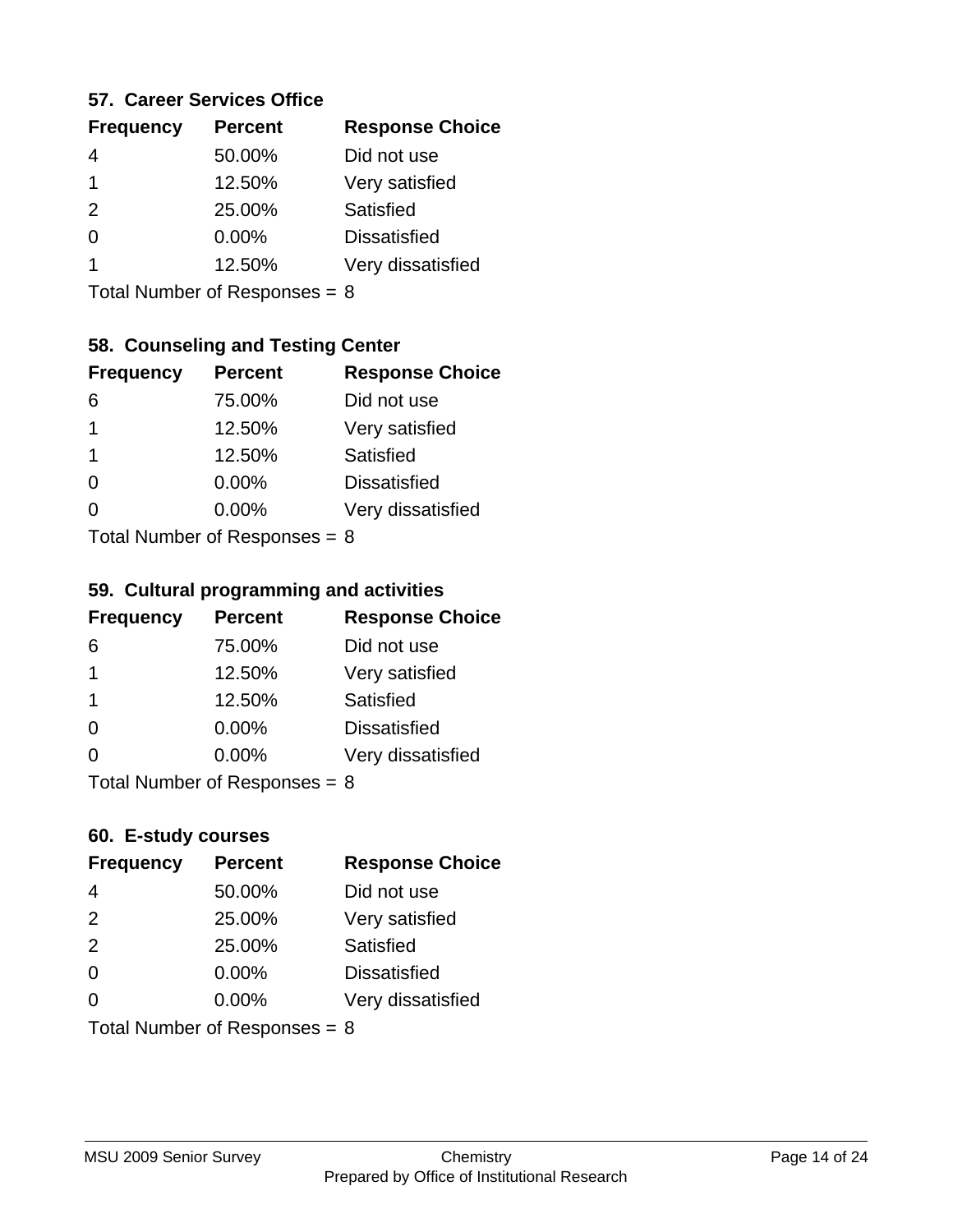#### **61. Food Services**

| <b>Frequency</b> | <b>Percent</b> | <b>Response Choice</b> |
|------------------|----------------|------------------------|
|                  | 12.50%         | Did not use            |
| 3                | 37.50%         | Very satisfied         |
| 2                | 25.00%         | Satisfied              |
| $\mathcal{P}$    | 25.00%         | <b>Dissatisfied</b>    |
| ∩                | 0.00%          | Very dissatisfied      |
|                  |                |                        |

Total Number of Responses = 8

### **62. Greek life and activities**

| <b>Frequency</b> | <b>Percent</b>                  | <b>Response Choice</b> |
|------------------|---------------------------------|------------------------|
| 5                | 62.50%                          | Did not use            |
| 2                | 25.00%                          | Very satisfied         |
| $\Omega$         | 0.00%                           | Satisfied              |
| 1                | 12.50%                          | <b>Dissatisfied</b>    |
|                  | $0.00\%$                        | Very dissatisfied      |
|                  | Total Number of Responses = $8$ |                        |

**63. Health Services**

| <b>Frequency</b> | <b>Percent</b>             | <b>Response Choice</b> |
|------------------|----------------------------|------------------------|
| 3                | 37.50%                     | Did not use            |
| 2                | 25.00%                     | Very satisfied         |
| 2                | 25.00%                     | Satisfied              |
| $\overline{1}$   | 12.50%                     | <b>Dissatisfied</b>    |
| $\Omega$         | 0.00%                      | Very dissatisfied      |
|                  | Total Number of Desperance |                        |

Total Number of Responses = 8

### **64. Honor Societies/Departmental Clubs/Special Interest Organizations**

| <b>Frequency</b> | <b>Percent</b>                  | <b>Response Choice</b> |
|------------------|---------------------------------|------------------------|
| $\mathcal{P}$    | 25.00%                          | Did not use            |
| 3                | 37.50%                          | Very satisfied         |
| 3                | 37.50%                          | Satisfied              |
| $\Omega$         | 0.00%                           | <b>Dissatisfied</b>    |
| $\Omega$         | 0.00%                           | Very dissatisfied      |
|                  | Total Number of Responses = $8$ |                        |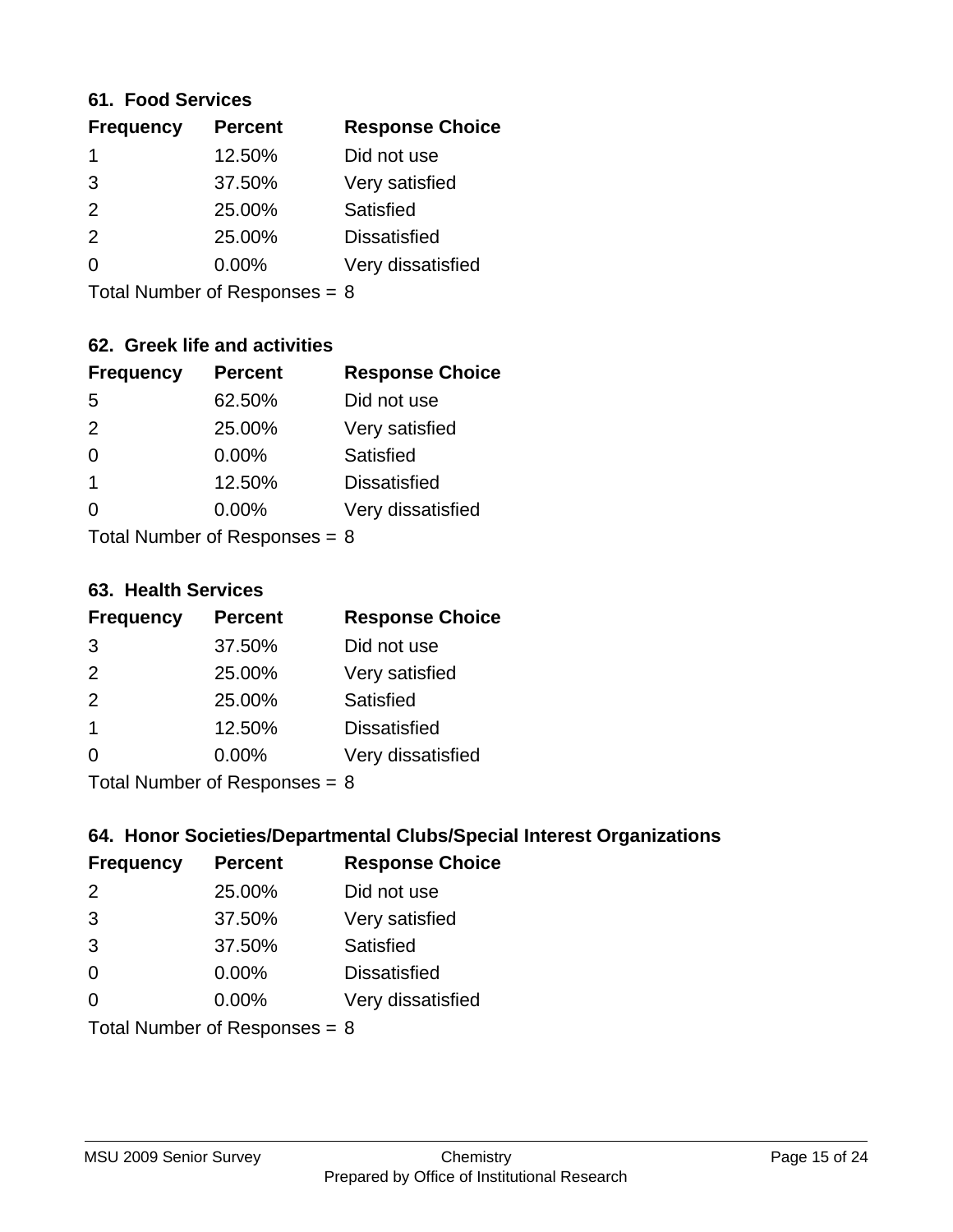#### **65. International Programs and activities**

| <b>Frequency</b> | <b>Percent</b> | <b>Response Choice</b> |
|------------------|----------------|------------------------|
| 6                | 75.00%         | Did not use            |
| $\mathcal{P}$    | 25.00%         | Very satisfied         |
| 0                | $0.00\%$       | Satisfied              |
| 0                | $0.00\%$       | <b>Dissatisfied</b>    |
|                  | $0.00\%$       | Very dissatisfied      |
|                  |                |                        |

Total Number of Responses = 8

### **66. International student support services**

| <b>Frequency</b> | <b>Percent</b>            | <b>Response Choice</b> |
|------------------|---------------------------|------------------------|
| 6                | 75.00%                    | Did not use            |
| 1                | 12.50%                    | Very satisfied         |
| $\Omega$         | $0.00\%$                  | Satisfied              |
| 1                | 12.50%                    | <b>Dissatisfied</b>    |
| 0                | 0.00%                     | Very dissatisfied      |
|                  | Total Number of DoEROR 0. |                        |

Total Number of Responses = 8

#### **67. Intramural Sports and Recreation**

| <b>Frequency</b> | <b>Percent</b>                         | <b>Response Choice</b> |
|------------------|----------------------------------------|------------------------|
| 4                | 50.00%                                 | Did not use            |
| 2                | 25.00%                                 | Very satisfied         |
| 2                | 25.00%                                 | Satisfied              |
| $\Omega$         | $0.00\%$                               | <b>Dissatisfied</b>    |
| $\Omega$         | $0.00\%$                               | Very dissatisfied      |
|                  | $Total Number of Denonce -\frac{1}{2}$ |                        |

Total Number of Responses = 8

### **68. Lowry Center/Community College**

| <b>Frequency</b>        | <b>Percent</b>                  | <b>Response Choice</b> |
|-------------------------|---------------------------------|------------------------|
| 5                       | 62.50%                          | Did not use            |
| 2                       | 25.00%                          | Very satisfied         |
| $\overline{\mathbf{1}}$ | 12.50%                          | Satisfied              |
| $\Omega$                | 0.00%                           | <b>Dissatisfied</b>    |
| $\Omega$                | $0.00\%$                        | Very dissatisfied      |
|                         | Total Number of Responses = $8$ |                        |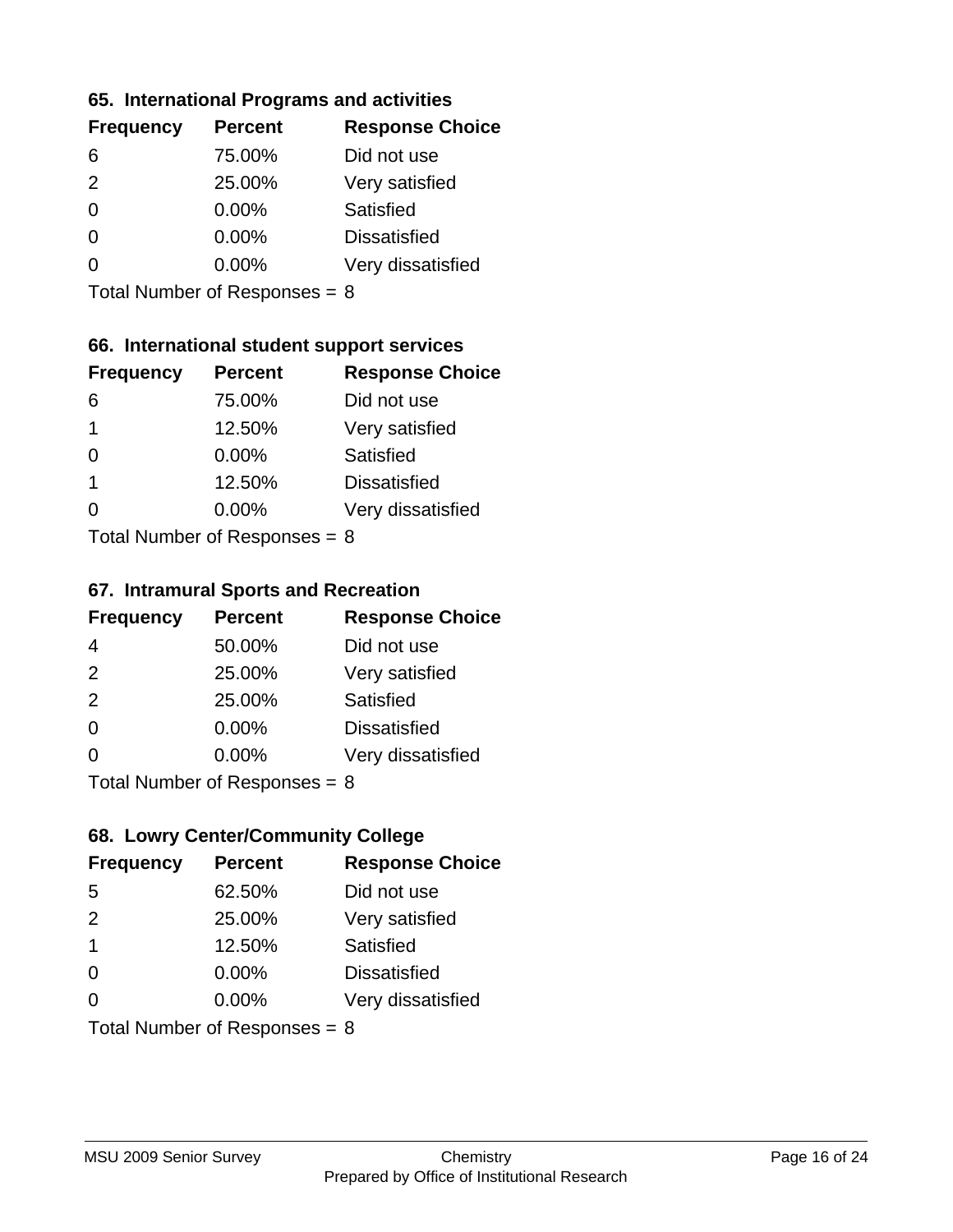### **69. Library**

| <b>Frequency</b> | <b>Percent</b> | <b>Response Choice</b> |
|------------------|----------------|------------------------|
|                  | 12.50%         | Did not use            |
| 4                | 50.00%         | Very satisfied         |
| 3                | 37.50%         | Satisfied              |
| $\Omega$         | $0.00\%$       | <b>Dissatisfied</b>    |
| O                | $0.00\%$       | Very dissatisfied      |
|                  |                |                        |

Total Number of Responses = 8

### **70. MAP Report**

| <b>Frequency</b>                | <b>Percent</b> | <b>Response Choice</b> |
|---------------------------------|----------------|------------------------|
|                                 | 0.00%          | Did not use            |
| -1                              | 12.50%         | Very satisfied         |
| 3                               | 37.50%         | Satisfied              |
| $\overline{4}$                  | 50.00%         | <b>Dissatisfied</b>    |
| ∩                               | 0.00%          | Very dissatisfied      |
| Total Number of Responses = $8$ |                |                        |

#### **71. MSU Web site**

| <b>Frequency</b> | <b>Percent</b>                  | <b>Response Choice</b> |
|------------------|---------------------------------|------------------------|
| $\Omega$         | 0.00%                           | Did not use            |
| 3                | 37.50%                          | Very satisfied         |
| 5                | 62.50%                          | Satisfied              |
| $\Omega$         | 0.00%                           | <b>Dissatisfied</b>    |
| $\Omega$         | 0.00%                           | Very dissatisfied      |
|                  | Total Number of Responses = $8$ |                        |

### **72. NCAA Sports**

| <b>Frequency</b> | <b>Percent</b>                  | <b>Response Choice</b> |
|------------------|---------------------------------|------------------------|
| 2                | 25.00%                          | Did not use            |
| 2                | 25.00%                          | Very satisfied         |
| 2                | 25.00%                          | Satisfied              |
| $\overline{1}$   | 12.50%                          | <b>Dissatisfied</b>    |
|                  | 12.50%                          | Very dissatisfied      |
|                  | Total Number of Responses = $8$ |                        |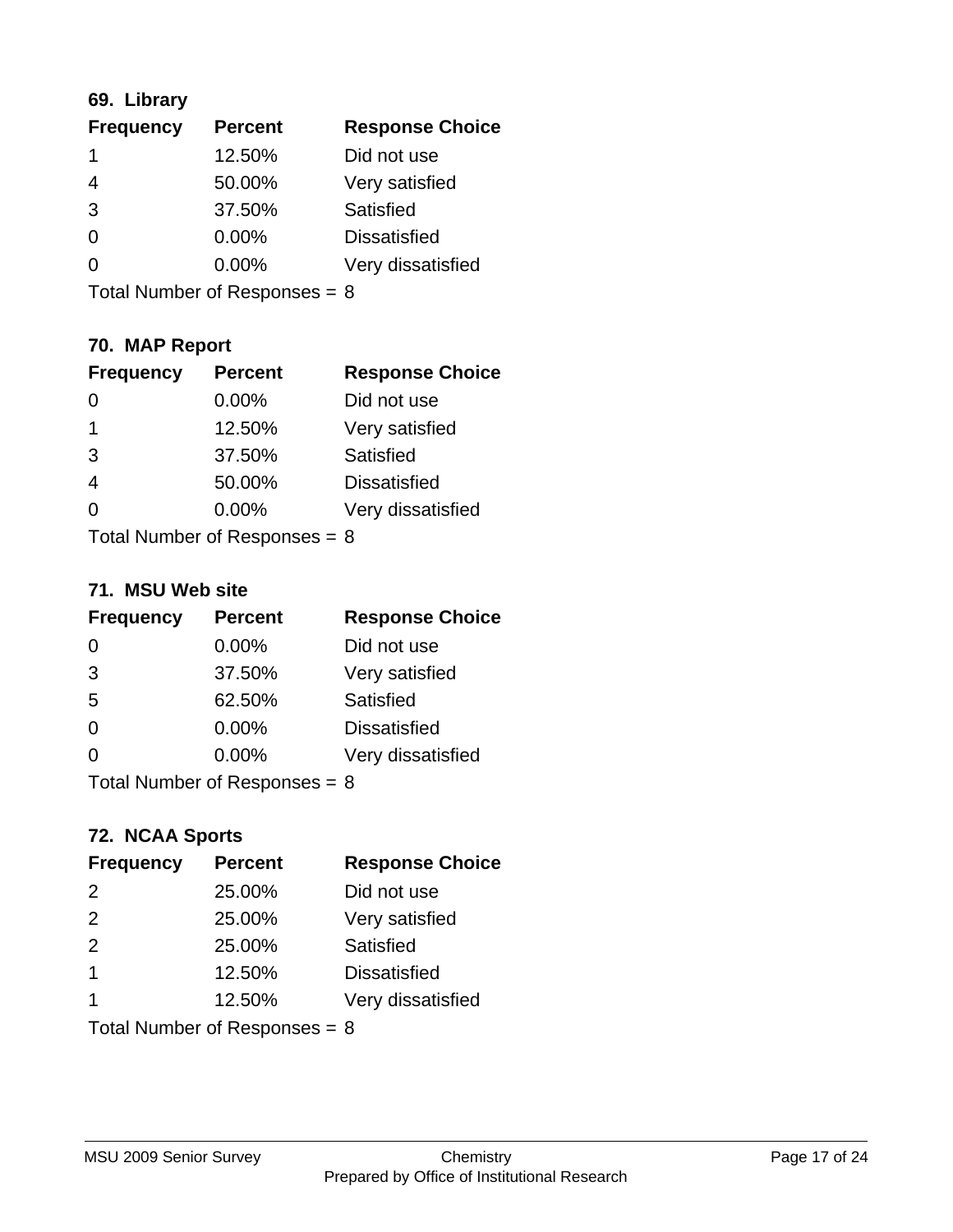#### **73. Online courses that are not e-study**

| <b>Frequency</b> | <b>Percent</b> | <b>Response Choice</b> |
|------------------|----------------|------------------------|
| 7                | 100.00%        | Did not use            |
|                  | 0.00%          | Very satisfied         |
|                  | $0.00\%$       | Satisfied              |
|                  | $0.00\%$       | <b>Dissatisfied</b>    |
|                  | $0.00\%$       | Very dissatisfied      |
|                  |                |                        |

Total Number of Responses = 7

### **74. Racer Touch Registration**

| <b>Frequency</b>              | <b>Percent</b> | <b>Response Choice</b> |
|-------------------------------|----------------|------------------------|
| 1                             | 14.29%         | Did not use            |
| $\Omega$                      | 0.00%          | Very satisfied         |
| 2                             | 28.57%         | Satisfied              |
| 4                             | 57.14%         | <b>Dissatisfied</b>    |
| 0                             | 0.00%          | Very dissatisfied      |
| $Total Number of Denonee = 7$ |                |                        |

Total Number of Responses = 7

#### **75. Residential College programming and activities**

| <b>Frequency</b> | <b>Percent</b>            | <b>Response Choice</b> |
|------------------|---------------------------|------------------------|
| -1               | 14.29%                    | Did not use            |
| 3                | 42.86%                    | Very satisfied         |
| 3                | 42.86%                    | Satisfied              |
| $\Omega$         | $0.00\%$                  | <b>Dissatisfied</b>    |
| $\Omega$         | 0.00%                     | Very dissatisfied      |
|                  | Total Number of Desponses |                        |

Total Number of Responses = 7

### **76. Scholarships/grants/student employment**

| <b>Frequency</b>              | <b>Percent</b> | <b>Response Choice</b> |
|-------------------------------|----------------|------------------------|
| 1                             | 14.29%         | Did not use            |
| 3                             | 42.86%         | Very satisfied         |
| 3                             | 42.86%         | Satisfied              |
| $\Omega$                      | 0.00%          | <b>Dissatisfied</b>    |
| 0                             | $0.00\%$       | Very dissatisfied      |
| Total Number of Responses = 7 |                |                        |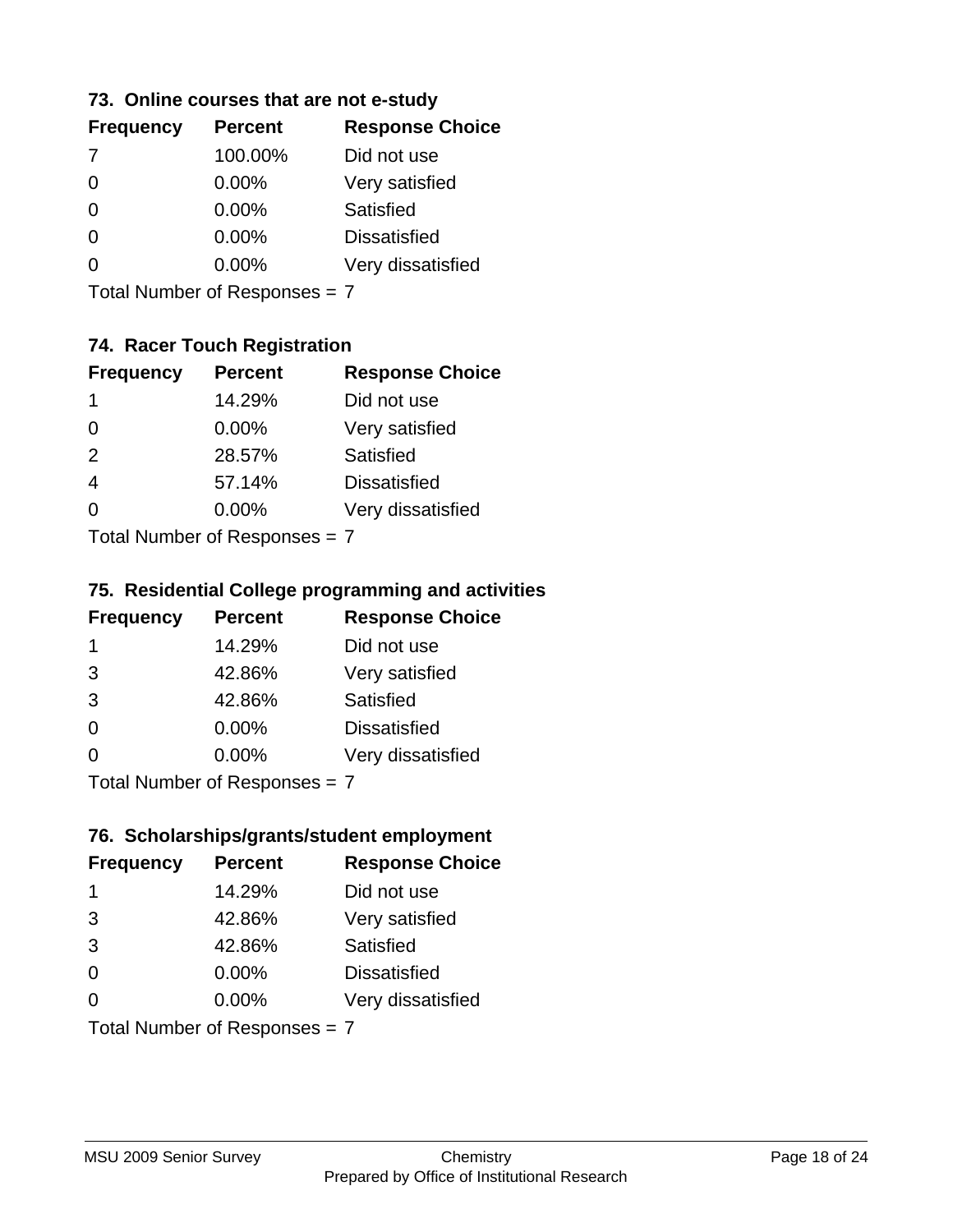#### **77. Security Services**

| <b>Frequency</b> | <b>Percent</b> | <b>Response Choice</b> |
|------------------|----------------|------------------------|
| 3                | 42.86%         | Did not use            |
|                  | 14.29%         | Very satisfied         |
| $\mathcal{P}$    | 28.57%         | Satisfied              |
|                  | 14.29%         | <b>Dissatisfied</b>    |
| O                | $0.00\%$       | Very dissatisfied      |

Total Number of Responses = 7

### **78. Services for non-traditional students**

| <b>Frequency</b>                | <b>Percent</b> | <b>Response Choice</b> |
|---------------------------------|----------------|------------------------|
| -7                              | 100.00%        | Did not use            |
| $\Omega$                        | 0.00%          | Very satisfied         |
| $\Omega$                        | 0.00%          | <b>Satisfied</b>       |
| $\Omega$                        | 0.00%          | <b>Dissatisfied</b>    |
| ∩                               | 0.00%          | Very dissatisfied      |
| $Total Number of Doepopoog = 7$ |                |                        |

Total Number of Responses = 7

### **79. Student Support Services (Trio)**

| <b>Frequency</b>            | <b>Percent</b> | <b>Response Choice</b> |
|-----------------------------|----------------|------------------------|
| -5                          | 71.43%         | Did not use            |
| -1                          | 14.29%         | Very satisfied         |
| $\mathbf 1$                 | 14.29%         | <b>Satisfied</b>       |
| $\Omega$                    | $0.00\%$       | <b>Dissatisfied</b>    |
| ∩                           | 0.00%          | Very dissatisfied      |
| Total Number of Despanses 7 |                |                        |

Total Number of Responses = 7

## **80. Student PIN System**

| <b>Frequency</b>              | <b>Percent</b> | <b>Response Choice</b> |
|-------------------------------|----------------|------------------------|
| 1                             | 14.29%         | Did not use            |
| 1                             | 14.29%         | Very satisfied         |
| 5                             | 71.43%         | Satisfied              |
| $\Omega$                      | $0.00\%$       | <b>Dissatisfied</b>    |
| 0                             | 0.00%          | Very dissatisfied      |
| Total Number of Responses = 7 |                |                        |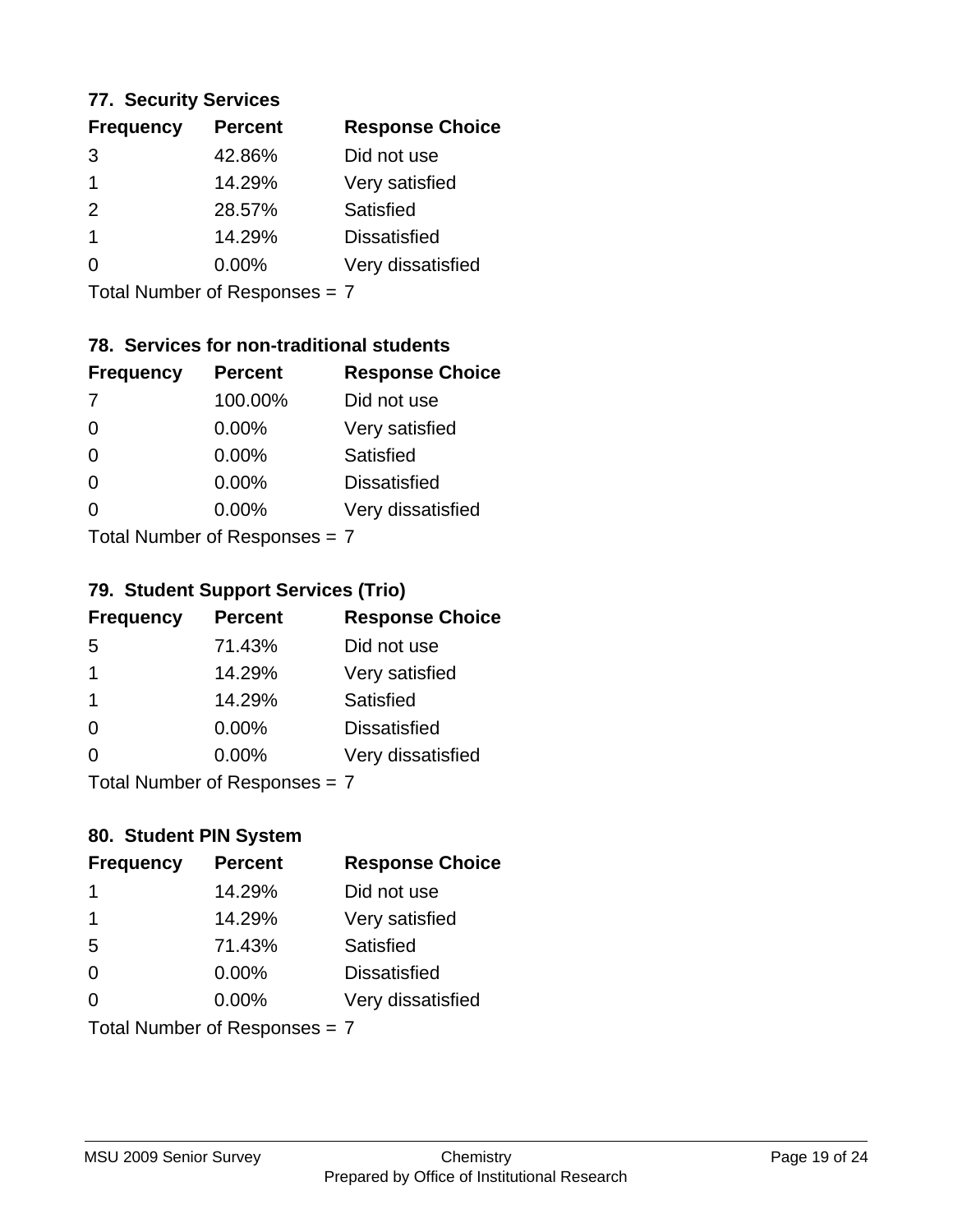### **81. Student Records/Transcript Services**

| <b>Frequency</b> | <b>Percent</b> | <b>Response Choice</b> |
|------------------|----------------|------------------------|
|                  | 14.29%         | Did not use            |
| 3                | 42.86%         | Very satisfied         |
| 3                | 42.86%         | Satisfied              |
| $\Omega$         | 0.00%          | <b>Dissatisfied</b>    |
|                  | $0.00\%$       | Very dissatisfied      |

Total Number of Responses = 7

### **82. Computer and Internet access for study and research needs**

| <b>Frequency</b> | <b>Percent</b>             | <b>Response Choice</b> |
|------------------|----------------------------|------------------------|
| $\mathcal{P}$    | 28.57%                     | Did not use            |
| 2                | 28.57%                     | Very satisfied         |
| 3                | 42.86%                     | Satisfied              |
| 0                | 0.00%                      | <b>Dissatisfied</b>    |
| 0                | 0.00%                      | Very dissatisfied      |
|                  | Tatal Number of Desperance |                        |

Total Number of Responses = 7

#### **83. Women's Center**

| <b>Frequency</b>                       | <b>Percent</b> | <b>Response Choice</b> |
|----------------------------------------|----------------|------------------------|
| -5                                     | 71.43%         | Did not use            |
| 1                                      | 14.29%         | Very satisfied         |
| $\Omega$                               | 0.00%          | Satisfied              |
| $\overline{1}$                         | 14.29%         | <b>Dissatisfied</b>    |
| ∩                                      | 0.00%          | Very dissatisfied      |
| $\tau$ . $\tau$ . In the set of $\tau$ |                |                        |

Total Number of Responses = 7

### **84. To what extent did you participate in Residential College activities?**

| <b>Frequency</b> | <b>Percent</b> | <b>Response Choice</b> |
|------------------|----------------|------------------------|
| $\mathcal{P}$    | 28.57%         | Did not participate    |
| $\overline{1}$   | 14.29%         | Frequently             |
| 2                | 28.57%         | Occasionally           |
| $\mathcal{P}$    | 28.57%         | Seldom                 |
|                  |                |                        |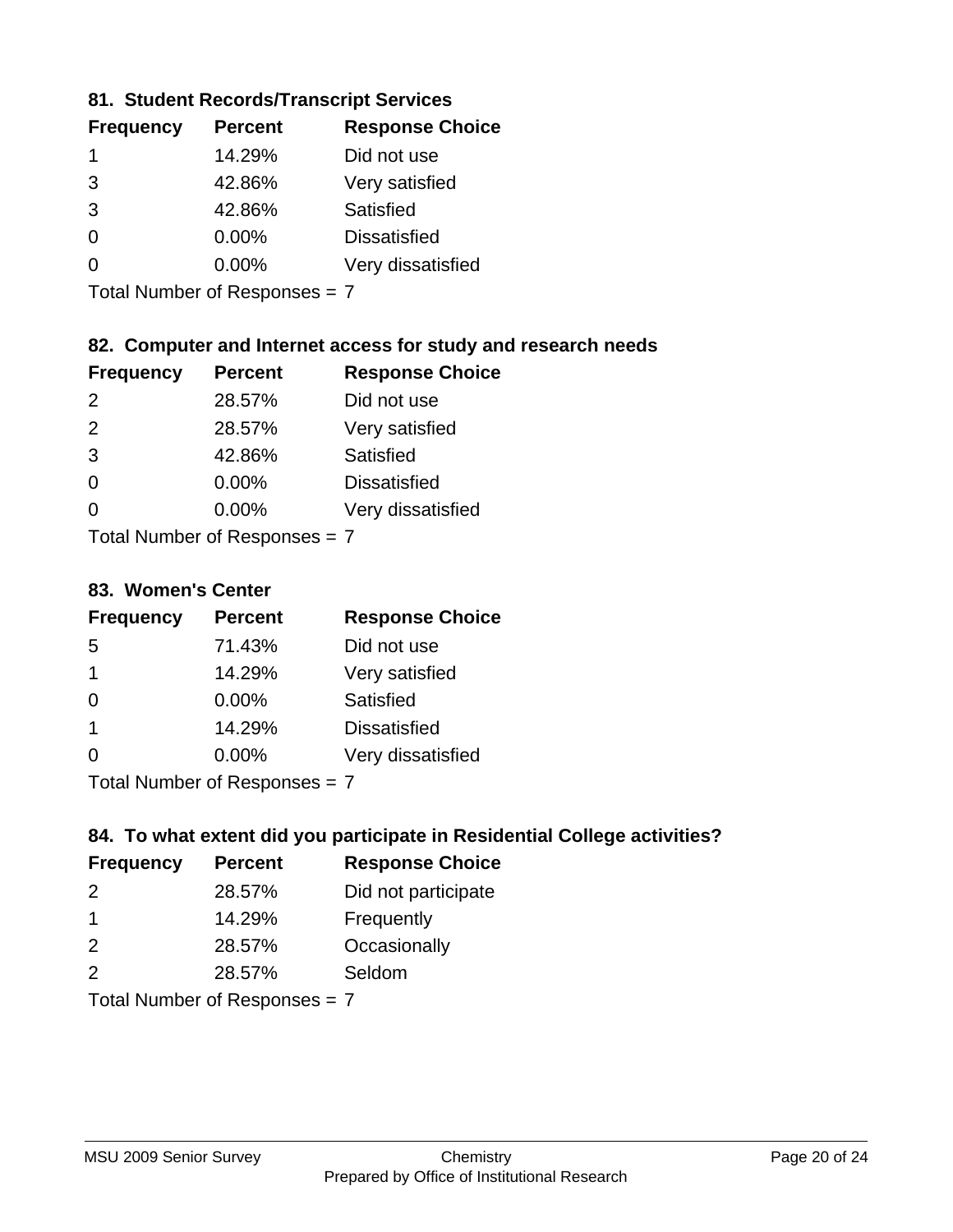| <b>Frequency</b> | <b>Percent</b> | <b>Response Choice</b>                 |
|------------------|----------------|----------------------------------------|
| $\mathcal{P}$    | 28.57%         | Not familiar with Residential Colleges |
|                  | 14.29%         | Very positive                          |
| -4               | 57.14%         | <b>Positive</b>                        |
| $\overline{0}$   | 0.00%          | <b>Negative</b>                        |
| 0                | $0.00\%$       | Very negative                          |

**85. Which phrase best describes your opinion of Residential Colleges?**

Total Number of Responses = 7

#### **Questions 86-95**

**University Graduate." Please indicate how effective your MSU experience was in The University has formulated ten desired "Characteristics of the Murray State enhancing your abilities in each area.**

**86. Engage in mature, independent and creative thought and express that thought effectively in oral and written communication;**

| <b>Frequency</b> | <b>Percent</b> | <b>Response Choice</b> |
|------------------|----------------|------------------------|
| 3                | 42.86%         | Very effective         |
| 4                | 57.14%         | Effective              |
| $\Omega$         | $0.00\%$       | Ineffective            |
| $\Omega$         | $0.00\%$       | Very ineffective       |

Total Number of Responses = 7

**87. Understand and apply the critical and scientific methodologies that** 

**academic disciplines employ to discover knowledge and ascertain its validity;**

| <b>Frequency</b> | <b>Percent</b> | <b>Response Choice</b> |
|------------------|----------------|------------------------|
| 4                | 57.14%         | Very effective         |
| 3                | 42.86%         | Effective              |
| $\Omega$         | 0.00%          | Ineffective            |
| ∩                | 0.00%          | Very ineffective       |
|                  |                |                        |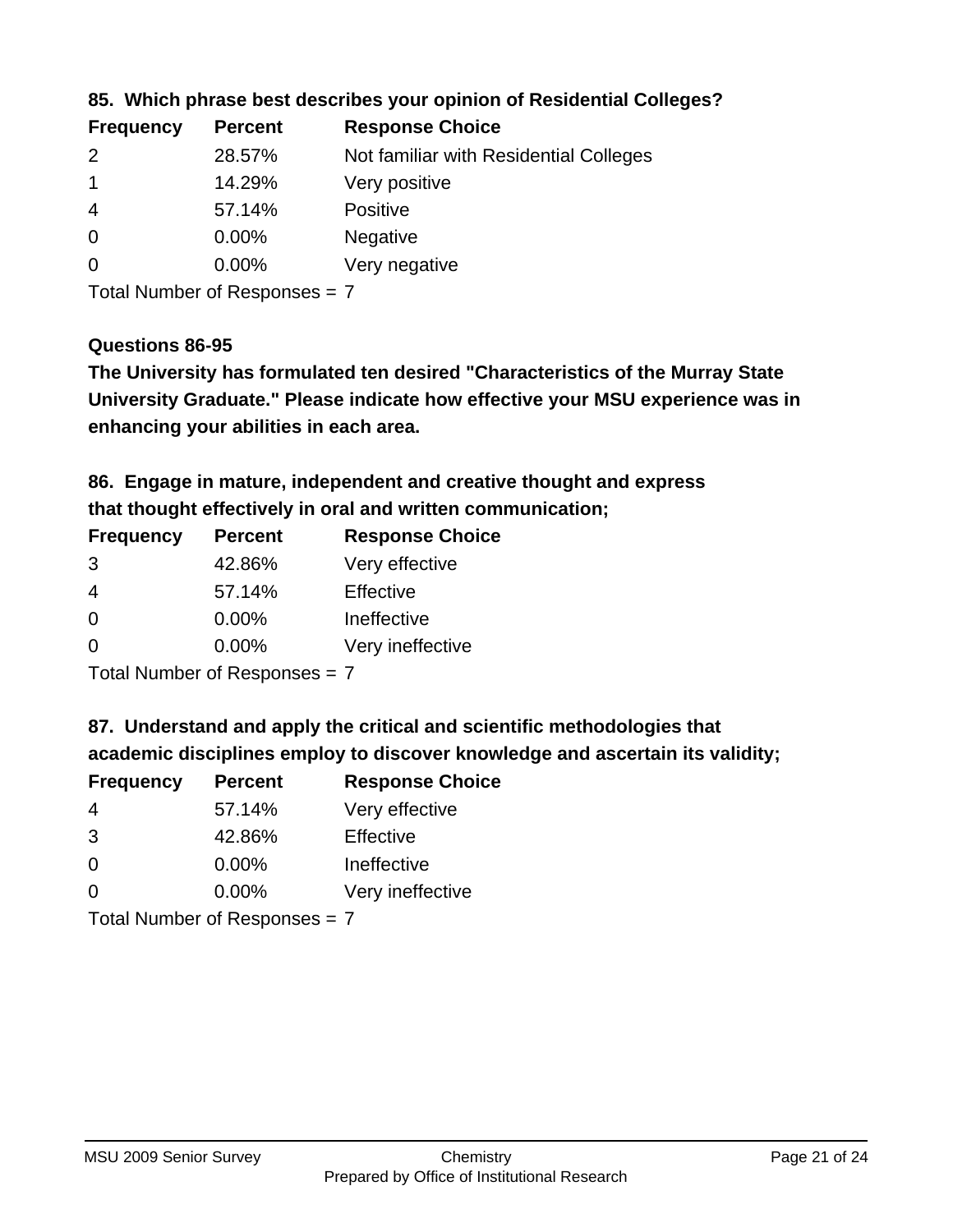# **88. Apply sound standards of information gathering, analysis and evaluation to reach logical decisions;**

| <b>Frequency</b> | <b>Percent</b> | <b>Response Choice</b> |
|------------------|----------------|------------------------|
| 4                | 57.14%         | Very effective         |
| $\mathcal{P}$    | 28.57%         | Effective              |
|                  | 14.29%         | Ineffective            |
| ∩                | $0.00\%$       | Very ineffective       |

Total Number of Responses = 7

# **89. Understand the roles and applications of science and technology in the solution of the problems of a changing world;**

| <b>Frequency</b>                                        | <b>Percent</b> | <b>Response Choice</b> |
|---------------------------------------------------------|----------------|------------------------|
| 3                                                       | 42.86%         | Very effective         |
| 3                                                       | 42.86%         | Effective              |
| $\blacktriangleleft$                                    | 14.29%         | Ineffective            |
| $\Omega$                                                | 0.00%          | Very ineffective       |
| $T$ at all Masseds and $R$ $\sim$ and $\sim$ and $\sim$ |                |                        |

Total Number of Responses = 7

# **90. Demonstrate a critical understanding of the world's historical, literary, philosophical, and artistic traditions;**

| <b>Frequency</b>     | <b>Percent</b> | <b>Response Choice</b> |
|----------------------|----------------|------------------------|
| -1                   | 14.29%         | Very effective         |
| 4                    | 57.14%         | Effective              |
| $\blacktriangleleft$ | 14.29%         | Ineffective            |
|                      | 14.29%         | Very ineffective       |
|                      |                |                        |

Total Number of Responses = 7

# **91. Understand the dynamics of cultural diversity, of competing economic and political systems, and of complex moral and ethical issues;**

| <b>Frequency</b>              | <b>Percent</b> | <b>Response Choice</b> |
|-------------------------------|----------------|------------------------|
| 2                             | 28.57%         | Very effective         |
| 3                             | 42.86%         | Effective              |
| 2                             | 28.57%         | Ineffective            |
| $\Omega$                      | 0.00%          | Very ineffective       |
| Total Number of Responses = 7 |                |                        |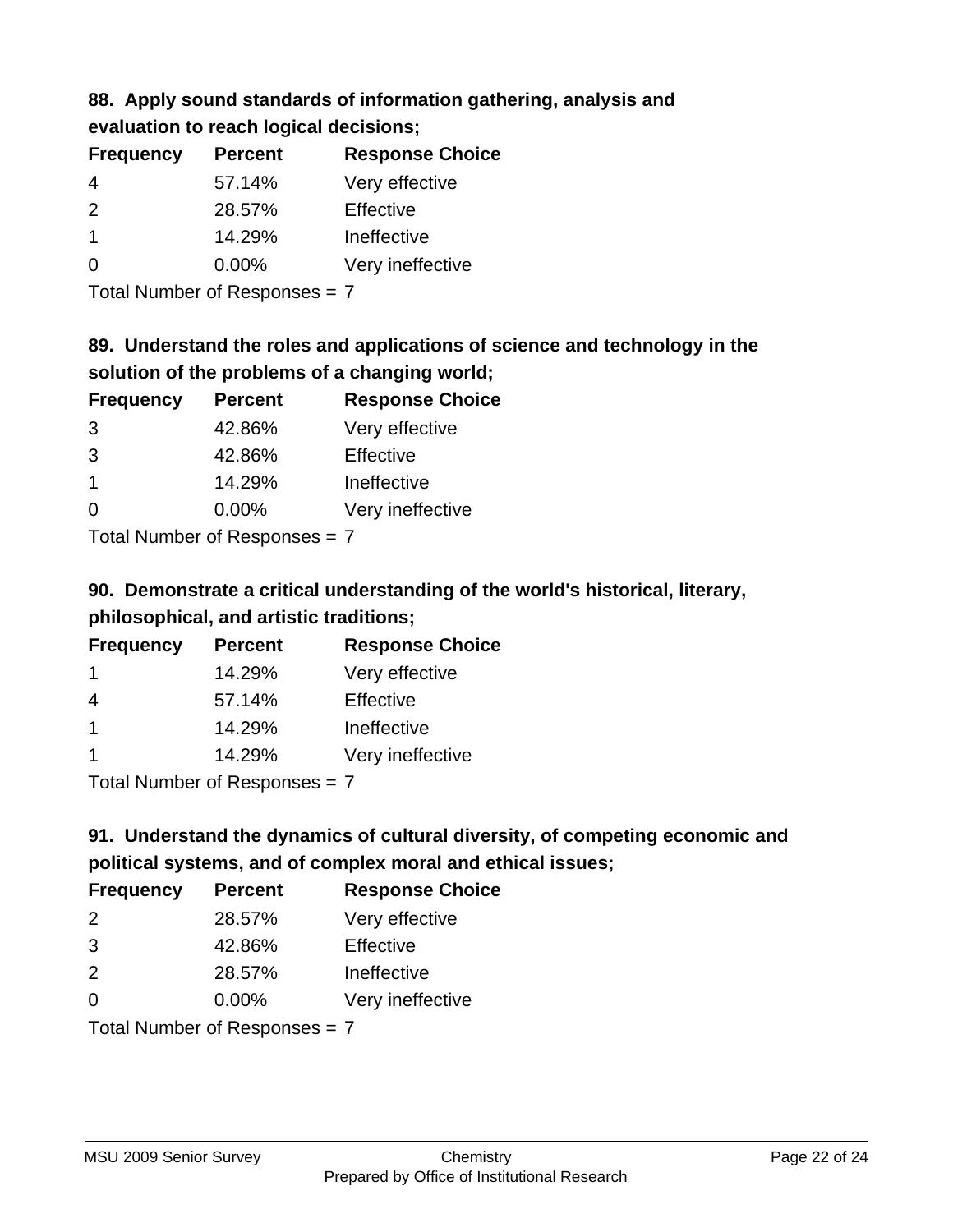## **92. Understand the nature of and engage in ethical behavior and**

**responsible citizenship;**

| <b>Percent</b> | <b>Response Choice</b> |
|----------------|------------------------|
| 71.43%         | Very effective         |
| 14.29%         | Effective              |
| 14.29%         | Ineffective            |
| $0.00\%$       | Very ineffective       |
|                |                        |

Total Number of Responses = 7

# **93. Understand the importance of the behaviors necessary to maintain a healthy lifestyle;**

| <b>Frequency</b>          | <b>Percent</b> | <b>Response Choice</b> |
|---------------------------|----------------|------------------------|
| 4                         | 57.14%         | Very effective         |
| $\mathcal{P}$             | 28.57%         | Effective              |
| $\overline{1}$            | 14.29%         | Ineffective            |
| $\Omega$                  | 0.00%          | Very ineffective       |
| Total Number of Deepersee |                |                        |

Total Number of Responses = 7

# **94. Demonstrate mastery of a chosen field of study; and**

| <b>Frequency</b> | <b>Percent</b> | <b>Response Choice</b> |
|------------------|----------------|------------------------|
| 4                | 57.14%         | Very effective         |
| $\mathcal{P}$    | 28.57%         | Effective              |
|                  | 14.29%         | Ineffective            |
| $\Omega$         | $0.00\%$       | Very ineffective       |
|                  |                |                        |

Total Number of Responses = 7

### **95. Value intellectual pursuit and continuous learning in a changing world.**

| <b>Frequency</b>                                | <b>Percent</b> | <b>Response Choice</b> |
|-------------------------------------------------|----------------|------------------------|
| -5                                              | 71.43%         | Very effective         |
| $\mathcal{P}$                                   | 28.57%         | Effective              |
| $\Omega$                                        | 0.00%          | Ineffective            |
| ∩                                               | 0.00%          | Very ineffective       |
| $T$ at all Masseds and $R$ $D$ are a second $T$ |                |                        |